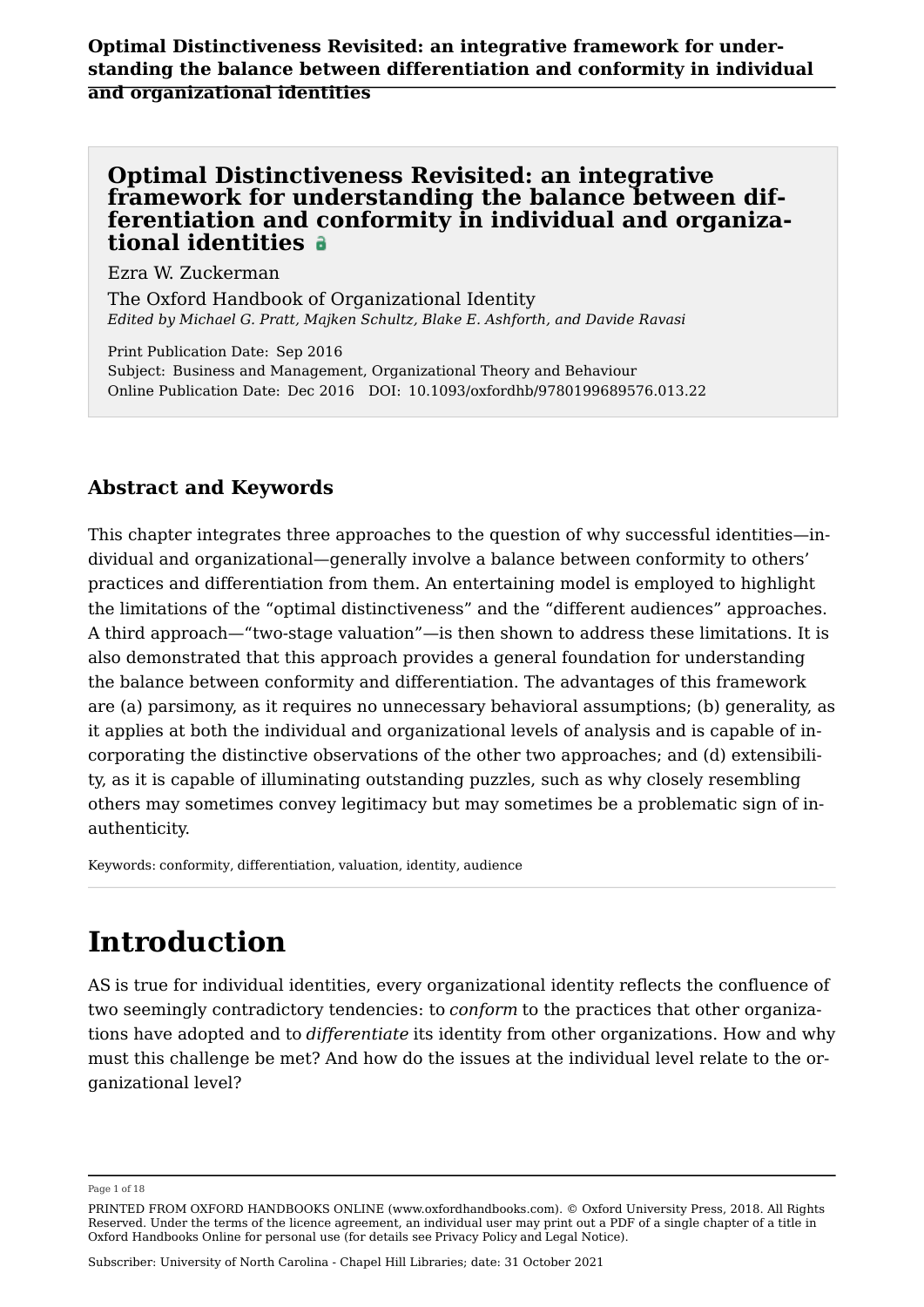<span id="page-1-0"></span>and organizational identities The existing literature has advanced three notable approaches that speak to these ques-tions, but they have not been integrated in a productive manner.<sup>[1](#page-16-0)</sup> Perhaps the most influential approach is "optimal distinctiveness" theory ([Brewer 1991](#page-13-0); [Leonardelli, Pickett,](#page-14-0) [and Brewer 2010;](#page-14-0) [Chan, Berger, and van Boven 2012](#page-13-1)), which argues that human beings have two competing needs: (a) for "assimilation" or "inclusion" in a collectivity; and (b) for "uniqueness" or "differentiation" from other individuals. In general, the theory supposes that these needs are optimally balanced in a small-to-moderate sized group of similar others. The problem with a very small group (e.g., size 1) is that members' needs for inclusion are unsatisfied; conversely, the problem with large groups (as they approach majority status) is that they cannot satisfy a member's need for differentiation.

<span id="page-1-1"></span>(p. 184) The second and third approaches in the literature—what we might call "different audience" theory ([Deephouse 1999](#page-13-2)) and "two-stage valuation" theory<sup>[2](#page-16-1)</sup>—are similar in several respects. First, they were developed to explain identity at the *organizational* level (including products and services of organizations) rather than the individual level. Second, as organizations are emergent social actors that cannot be reduced to their individual members' attributes (thus making it problematic to apply "optimal distinctiveness" approach to the organizational level), these approaches do not derive conformity and differentiation from human needs. Third, while these approaches recognize that organizations are placed into *categories* that distinguish like from unlike, these approaches do not ascribe the pursuit of conformity to collective or *group* membership (but see [Porac et al.](#page-15-0) [2011](#page-15-0)). Fourth, they see the pursuit of differentiation as driven, not by the internal needs of the organization, but by the external need to compete for the favor of "audiences" of resource-holders. In particular, since customers are willing to pay more for products and services that satisfy them, firms must gain recognition as holding an identity that signals a distinctive capability and commitment to deliver attractive offerings to those customers.

Yet while agreeing on why organizations pursue differentiation, these two externally oriented approaches differ as to why identities generally balance differentiation with conformity. On the one hand, the "different audiences" approach argues that organizations pursue conformity because firms face "institutional" audiences—that is, regulators and other non-market resource providers—as well as a market audience, and the former demand conformity with conventional practices. Note further that by locating pressures for conformity in environmental factors that are particular to organizations, the implication is that insofar as individual identities also reflect a balance between conformity and differentiation, this must be for different reasons. By contrast, the "two-stage valuation" approach sees pressures for both conformity and differentiation as stemming from a single audience. In short, since valuation necessarily involves two stages—categorization of the offerings to be considered and selection from among them—it elicits a response that balances conformity (to demonstrate membership in the category being considered) with differentiation (from other members of that category).

The foregoing raises two questions. First, do we need two sets of theories, one for the organizational level and one for the individual level? Second, insofar as the two externally oriented approaches agree regarding the origins of differentiation but disagree as to the

Page 2 of 18

PRINTED FROM OXFORD HANDBOOKS ONLINE (www.oxfordhandbooks.com). © Oxford University Press, 2018. All Rights Reserved. Under the terms of the licence agreement, an individual user may print out a PDF of a single chapter of a title in Oxford Handbooks Online for personal use (for details see [Privacy Policy](https://global.oup.com/privacy) and [Legal Notice\)](https://www.oxfordhandbooks.com/page/legal-notice).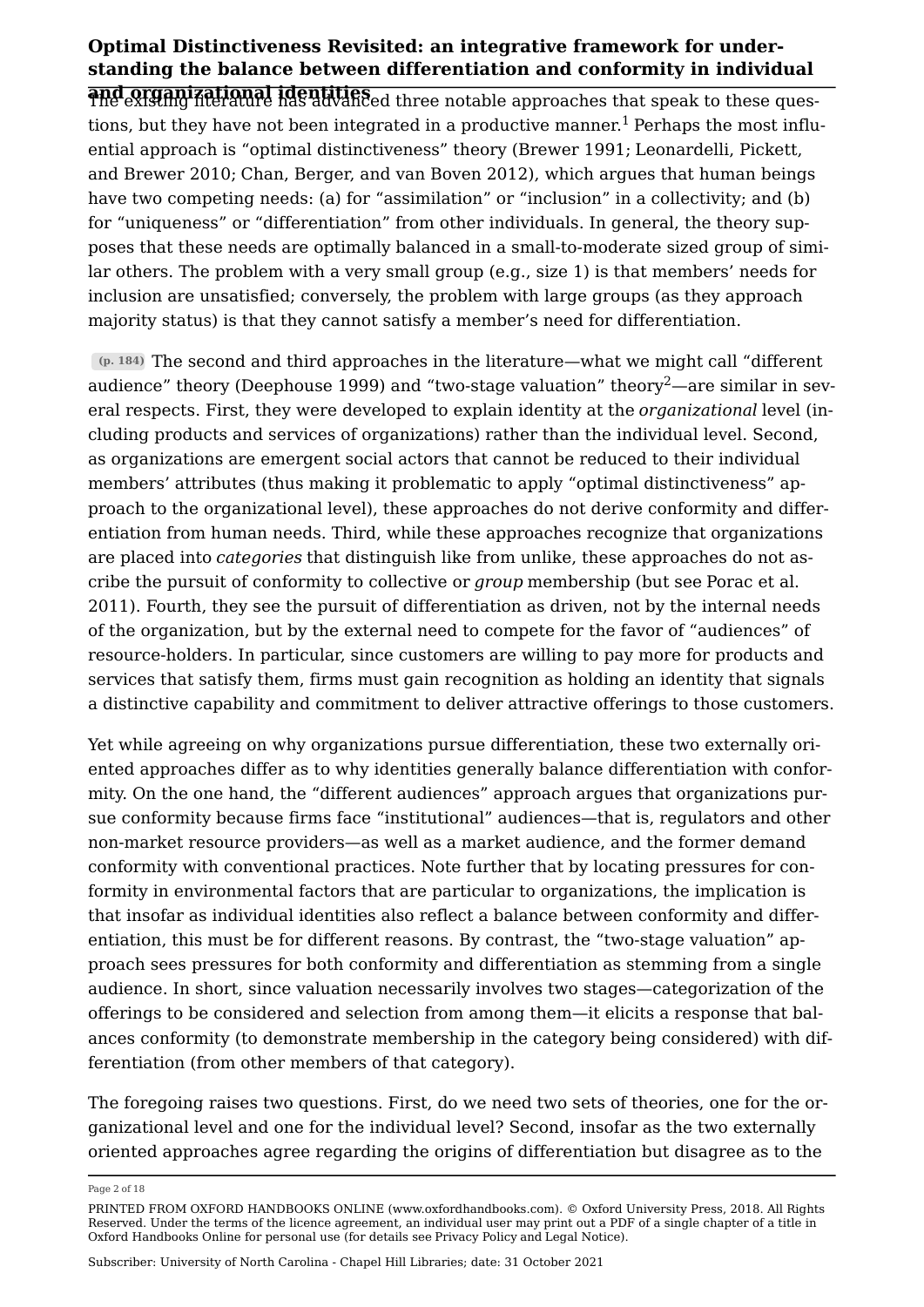and organizational identities impetus for conformity, can this divergence be reconciled so as to integrate these theories?

(p. 185) The main argument of this chapter is that the answer to the first question is no and the answer to the second question is yes. In particular, I show how the "two-stage valuation" approach can (a) account for patterns at the individual level, including a key pattern that cannot be understood by "optimal distinctiveness" theory; (b) be extended to incorporate the distinctive observations of the other two approaches; and (c) be extended to illuminate related puzzles.

## A Model: How (Not) to Be Cool

In laying out the issues involved, I have found from my doctoral teaching that it is productive (and fun) to turn to an unorthodox "social theorist." In particular, I will now make use of a sketch called "Dragon Man" from the television show *Important Things with Demetri Martin* in an episode entitled "Coolness." Like all very good comedy, it is based on astute observation of the logic implicit in prevalent social patterns (cf. Turco and Zuckerman, forthcoming); and in this case, it successfully captures our intuition for how and why actors balance differentiation and conformity, and the larger social processes involved. I will now proceed to summarize this comedy sketch and then draw lessons from it. It is highly recommended, however, that readers view the sketch themselves.[3](#page-16-2)

<span id="page-2-0"></span>The sketch begins with a scene-setting shot of the underside of the Manhattan Bridge, with a view of the Brooklyn Bridge and lower Manhattan against the night sky. We are therefore made to understand that the subsequent events take place in the hip, DUMBO ("Down Under the Manhattan Bridge") section of Brooklyn. The next shot is of the inside of a metallic, exterior door, surrounded by unpainted brick walls; presently, we see that this door leads to a rooftop party of hip young men and women. We then hear the voice of a man who is steeling himself to a difficult task. He tells himself in a low, determined voice: "Ok, just be confident. C'mon! It was a good decision. You look great… . Go for it!" At this point in the story, we do not see the protagonist who is giving this internal monologue; instead, the camera acts as his eyes.

The next stage of the story is the protagonist's initial encounter with the partygoers. It begins as we see the door opened by a man who looks startled by the protagonist; the man's look suggests something between disbelief and disgust, and he issues a barely audible, "whoa …" But this man's reaction is apparently unimportant since he recedes from view and the camera—representing the protagonist's eyes—proceeds toward the center of the action, which most immediately includes three attractive young women chatting over drinks. We also see that the rooftop scene has a gritty feel to it, as evidenced by the graffiti on the concrete walls. An instrumental rock-an-roll (p. 186) soundtrack begins softly at this point, and the interior monologue continues: "You look cool now. People will notice you. You are cool! You're cool!" The camera then pans across various groups of partygoers: the first set of attractive women offer glances that recall the mix of disbelief and disgust of the first man, but the glances of the next set of partygoers suggest that they

Page 3 of 18

PRINTED FROM OXFORD HANDBOOKS ONLINE (www.oxfordhandbooks.com). © Oxford University Press, 2018. All Rights Reserved. Under the terms of the licence agreement, an individual user may print out a PDF of a single chapter of a title in Oxford Handbooks Online for personal use (for details see [Privacy Policy](https://global.oup.com/privacy) and [Legal Notice\)](https://www.oxfordhandbooks.com/page/legal-notice).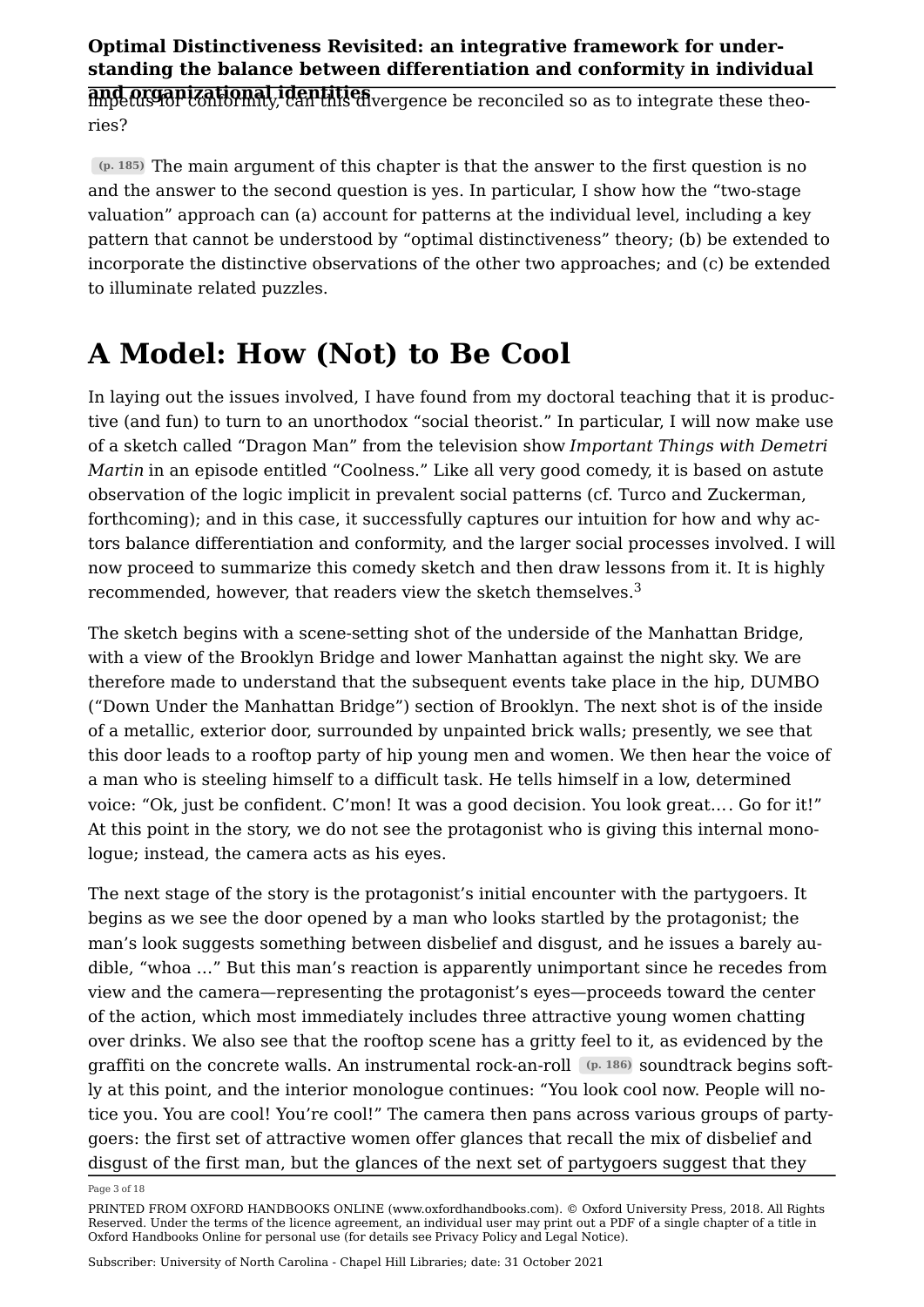and organizational identities are impressed and amazed by the protagonist. The internal monologue continues: "Hello, ladies … Take a look at this!" At this point, the camera lingers for a moment on a pretty young woman wearing a sleeveless dress (her long hair covers her front in such a way that we see her upper torso with no clothing visible) and we see her reaction as she looks up with a coquettish smile and then—when she presumably catches sight of the protagonist—her look transforms into one of awe. "Now everybody, look at me," the protagonist then says to himself. At this point, the camera pulls back (so that it becomes a third-party, objective observer rather than the protagonist) and we see the pony-tailed back of the protagonist's head with partygoers in the distance looking upon him. The music in the background builds toward a climax as the protagonist exclaims to himself: "Behold! I am … the dragon man!!" At this point, we finally see what the partygoers see: the face of a young man (played by Demetri Martin) with the image of a red dragon tattooed over his entire face. Martin wears a smirk of self-content on his face as he gazes upon the partygoers with self-satisfaction.

The next stage of the story reinforces the previous stage—that is, the protagonist has achieved his goal of being recognized as cool. The subsequent few seconds show Martin posturing as if he is surveying an adoring public. His expressions suggest someone who knows that he is the center of attention, and deservedly so. Again, the camera lingers on the pretty young woman who acts out an exaggerated look of beguiled astonishment and she is accompanied by a hip-looking handsome young man (in a "hoodie" sweatshirt with the hood over his head) who is entranced by Martin's daring. Martin's interior monologue concludes: "Best eight thousand dollars I ever spent." Then, with the pretty young woman and the hip young man standing before him, Martin speaks out loud for the first time as he challenges an unseen partygoer in the distance: "Yeah, it's real! And it hurt like a [bleeped-out expletive]!" The scene continues some unknown moments later with Martin seated and holding forth as he is surrounded by admiring onlookers. He is holding court, and those surrounding him are paying court. At center stage are the pretty young woman and the hip young man. Martin speaks first, continuing his mock bravado: "It felt *good* though too because it was like yeah! [said with an expression suggesting pain as pleasure] … like I'm doing this y'know! Like forever!" As he says this, the camera shows the admiring look of the hip young man and then the enraptured look of the pretty young woman. She speaks for the first time, in a soft, admiring voice, "It's so hard core!" Their dialogue continues, as the camera continues to show a wide array of partygoers gathered around and listening, paying homage:

MARTIN It's just nice to make a decision and be like—yes! (with a raised fist) that's me!—You know. Especially on the forehead … it's all bone you know.

YOUNG WOMAN You're so brave!

MARTIN [with exaggerated cool] Yeah, I guess so. Guilty as charged!

(p. 187) Martin then says, "Check this out," as he shows the assembled partygoers that when he sticks his tongue out of the side of his mouth, it appears as if it is the dragon's tongue. The young woman responds with the exaggerated giggle of a toady who is trying

Page 4 of 18

PRINTED FROM OXFORD HANDBOOKS ONLINE (www.oxfordhandbooks.com). © Oxford University Press, 2018. All Rights Reserved. Under the terms of the licence agreement, an individual user may print out a PDF of a single chapter of a title in Oxford Handbooks Online for personal use (for details see [Privacy Policy](https://global.oup.com/privacy) and [Legal Notice\)](https://www.oxfordhandbooks.com/page/legal-notice).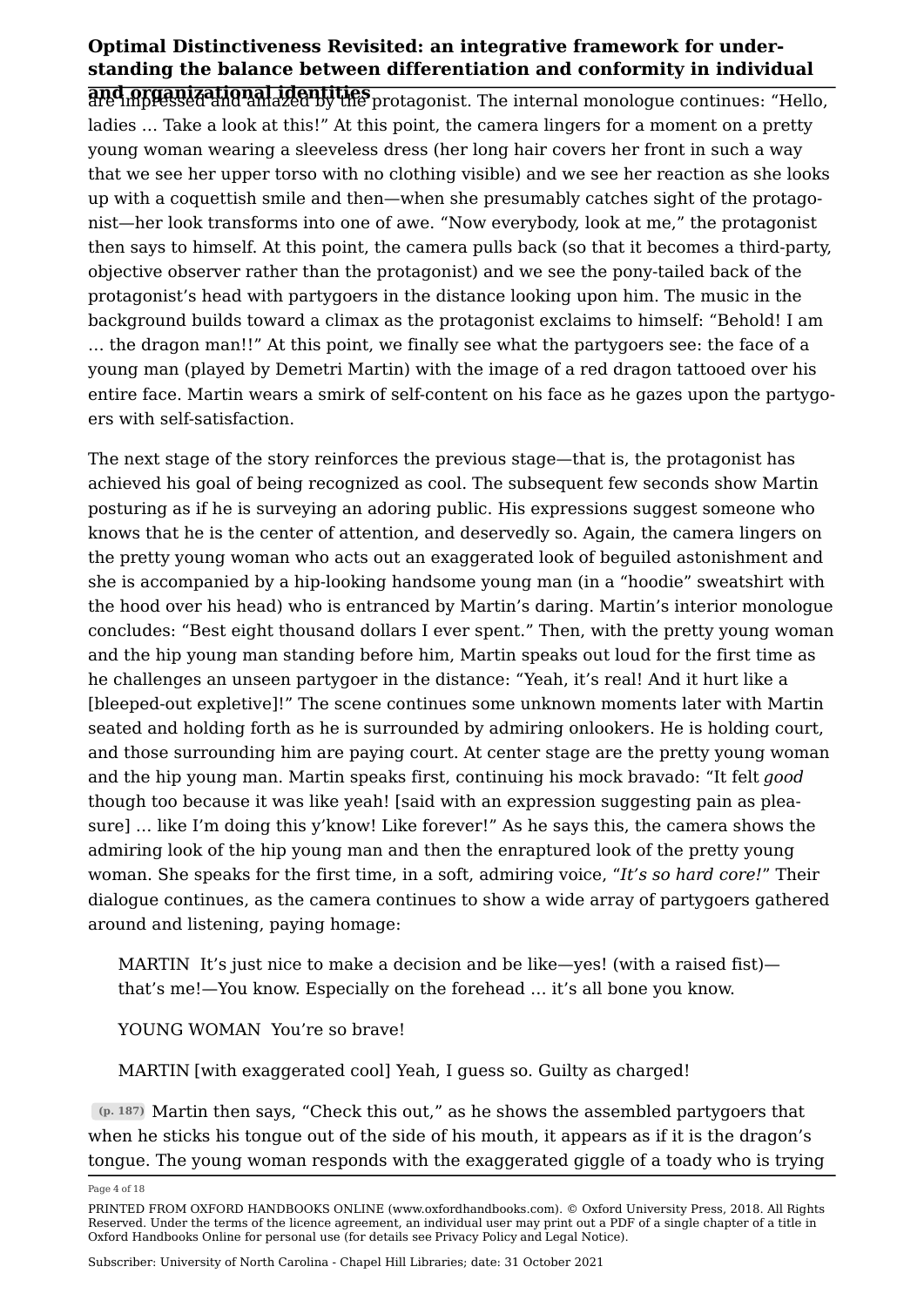and organizational identities to ingratiate herself with a superior. She has become the quintessential "groupie." Their dialogue reaches its climax, as the young woman exclaims adoringly, "I've never met anyone who would do something like that!" Martin responds with a detached look of cool and in a soft voice, "I guess you haven't. Yeah."

But then the scene changes abruptly. The partygoers who are surrounding Martin look up and begin to show evidence of shock in their faces as we hear the squeak of the rooftop door and the dramatic exclamation of a man's voice from the direction of the door: "The dragon has arrived!" We then see the young woman's reaction, as she observes the man who has entered; her expression transforms from one of adoration to one of bewilderment and disappointment. Martin wheels around to see who has entered, and the camera then reveals what he observes—a man played by H. Jon Benjamin with exactly the same dragon tattoo on his face! As the background music reaches another climax, Benjamin's face morphs quickly from one of self-satisfaction to horrified disbelief as he sees Martin looking at him; and Martin's face goes through a similar transformation. We then see the faces of the pretty young woman and then that of the hip young man, as they—and then other partygoers—turn away from Martin with faces that suggest feelings of disbelief, horror, betrayal, and disgust. Martin then looks down in dismay and declares in anguish, "Shit!"

The sketch concludes with a final scene. Martin and Benjamin are now by themselves, at the beer keg, with the other partygoers far from them. One gets the sense that they are being avoided by the others. They try to make small talk.

MARTIN Hey! BENJAMIN Hey! MARTIN So … , uh … how do you know Dan? BENJAMIN Oh … uh. we work at the same temp agency.

Martin responds with an expression that suggests a mixture of indifference and resignation. Benjamin's look is one of shock at his predicament. The scene then ends with the two men "hiding" in their beers; the only thing visible is their twin dragon tattoos and the red cups in their mouths.

## Key Implications from Martin's Sketch

Martin's sketch is highly entertaining. And it also helps set the stage for integrating the three approaches as to why individuals and organizations balance conformity and differentiation as they develop their identities. In particular, let us note several key points.

 $(p. 188)$  First, even though the context is individual rather than organizational, the sketch illustrates the basis for differentiation described by both the "two-stage valuation" and the "different audiences" approaches. In short, social exchange among partygoers (and

Page 5 of 18

PRINTED FROM OXFORD HANDBOOKS ONLINE (www.oxfordhandbooks.com). © Oxford University Press, 2018. All Rights Reserved. Under the terms of the licence agreement, an individual user may print out a PDF of a single chapter of a title in Oxford Handbooks Online for personal use (for details see [Privacy Policy](https://global.oup.com/privacy) and [Legal Notice\)](https://www.oxfordhandbooks.com/page/legal-notice).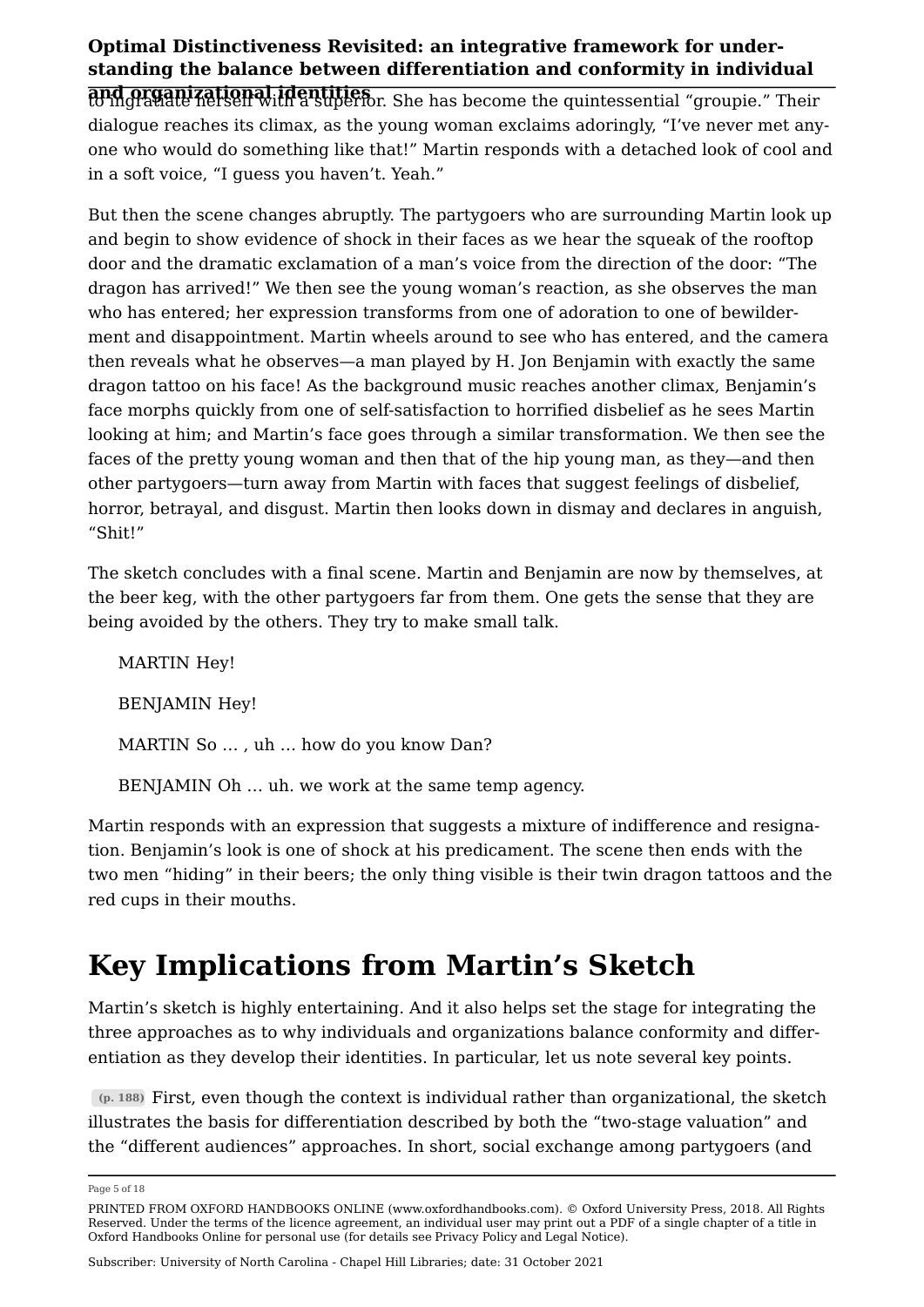and organizational identities more generally) can be likened to a market for many intents and purposes (e.g., [Coleman,](#page-13-3) [1990](#page-13-3)). Rather than prices in currency, the terms of exchange may be sex (with the attractive young woman) or esteem (from the hip young man), but the logic is the same. Those who distinguish themselves as "cooler" than others in the eyes of the audience stand to "profit" whereas those who fail to distinguish themselves are in lower demand (e.g., [Gould, 2002\)](#page-14-1). The key implication is that one does not need to assume a need for unique*ness*—as does "optimal distinctiveness" theory—in order to explain why individuals pursue differentiation. Rather, just as firms must stand out from their competitors so they may gain access to resources on favorable terms, the same imperative applies to individuals.

<span id="page-5-0"></span>To be sure, the fact that the same, externally driven basis for pursuing differentiation is relevant both for organizations and for individuals does not rule out the possibility that human beings have distinctive drives for uniqueness and assimilation. But now consider a second implication from the sketch—that is, that the optimal group seems to be of size  $1<sup>4</sup>$  $1<sup>4</sup>$  $1<sup>4</sup>$ Martin's character is happy when he is the only partygoer with a dragon tattoo and he is miserable when there are two dragon men. He is not seeking membership in a moderately sized group; he wants to stand *alone*. Moreover, Martin is capturing a very general phenomenon here; we are all familiar with the horror of discovering that another person is wearing one's outfit—or hairstyle, etc.—to a party. But this feeling of horror cannot be explained by optimal distinctiveness theory. Indeed, while [Chan and colleagues \(2012\)](#page-13-1) rework the theory to argue (with supporting evidence) that the need for uniqueness is better satisfied via within-group than between-group differentiation, their version (and that by Brewer and colleagues; see [Leonardelli et al., 2010](#page-14-0) for review) of the theory still assumes that the *optimal group size* is well above 1. The reason is that as group size declines toward 1, the need for assimilation should become particularly insistent. But this is precisely the driving goal of Martin's protagonist—that is, *to be unrivaled in his coolness*. Thus not only does optimal distinctiveness theory's focus on individual needs render it unhelpful for explaining organizational identity, it also cannot explain a key puzzle of individual identity—why individuals often seek to stand apart.

But can this be explained by the other two approaches? At first blush, the "different audiences" approach would seem better able to address this puzzle. It holds that actors seek uniqueness when they are in a context that is outside the "institutional" domain—that is, a state of (market) competition. And perhaps the rooftop party in Martin's sketch is such a context. But in fact, it is crucial to recognize that Martin's sketch is a story of conformity as much as it is a story of differentiation. Elaboration (p. 189) on this point clarifies how the *very same audience* can demand a balance between conformity and differentiation, as argued by the "two-stage valuation" approach.

To see why the dragon tattoo involves conformity as well as differentiation, we must see it in the larger context—the time and place when it is depicted and the other actions that could have been taken. Consider first that the use of tattoos to impress upper-middleclass Americans (the larger culture within which these hipsters are a subculture) would have little chance of working ten years earlier (i.e., before the recent vogue in tattoos) or

Page 6 of 18

PRINTED FROM OXFORD HANDBOOKS ONLINE (www.oxfordhandbooks.com). © Oxford University Press, 2018. All Rights Reserved. Under the terms of the licence agreement, an individual user may print out a PDF of a single chapter of a title in Oxford Handbooks Online for personal use (for details see [Privacy Policy](https://global.oup.com/privacy) and [Legal Notice\)](https://www.oxfordhandbooks.com/page/legal-notice).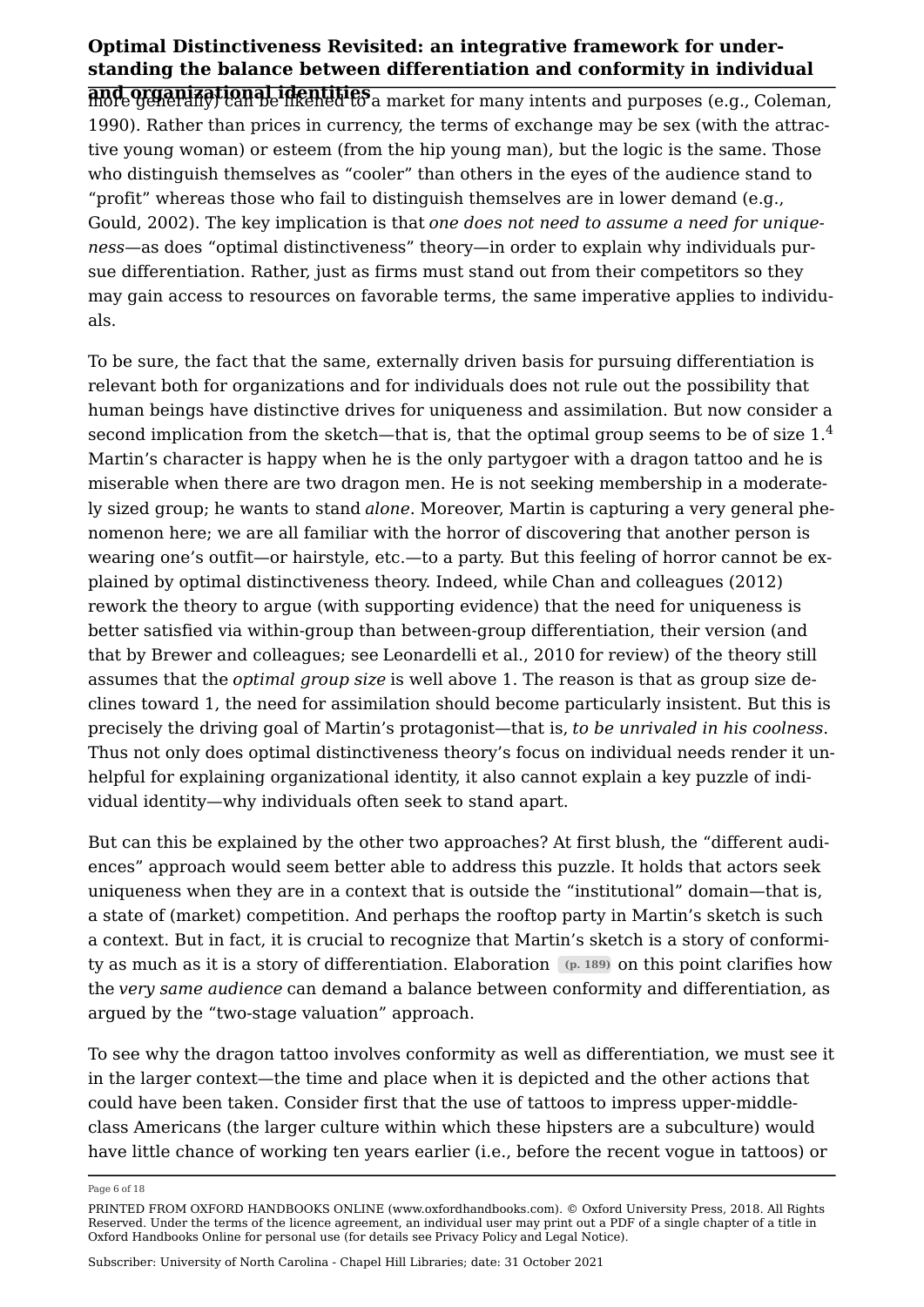and organizational identities at any other point in American history. Thus Martin's protagonist is very much "conforming" to current styles. And the more this event recedes into history, the more will this sketch seem quaint or perhaps even bizarre. Second, if it is perhaps possible to impress a contemporary audience with a dragon tattoo (obviously, the sketch is a "caricature" of what would in fact impress contemporary hipsters), there are many other tattoos that could provide even greater distinction, but which would less plausibly help to achieve Martin's goal. For example, suppose Martin had tattooed his face with the image of a swastika or a pencil sharpener or a penis. The first image might strike the audience as politically offensive, the second as odd or idiosyncratic, and the third as socially offensive. The choice of a dragon is thus ironically a "safe" choice—one that has a much greater chance of being understood and accepted.

In this respect, Martin captures an important pattern: *what we call acts of differentiation are properly regarded as acts of conformity on most dimensions of difference* used by an audience, with an adjustment on one or two dimensions. This observation is critical and it clarifies why labeling something as conformity or differentiation is a matter of perspective (and also why what appears to be differentiation at a given moment tends to look like conformity when viewed in retrospect). In the case of given names [\(Lieberson, 2000\)](#page-14-2), we find that whereas new names are created all the time, they tend to follow very standard formats (e.g., all American names are written in Latin letters and they rarely are names strongly associated with pets such as "Fido" or "Spot") and to be part of popular themes (e.g., biblical names, names that start with the letter 'K'; see also [Berger et al., 2012](#page-13-4)). Similarly, new product innovations are typically introduced, not by emphasizing their differences but their similarities to existing products (see [Kahl and Yates, 2006](#page-14-3); [Hargadon](#page-14-4)  [and Douglas, 2001](#page-14-4); [Navis and Glynn, 2011\)](#page-14-5). And [Uzzi et al. \(2013:](#page-16-4) 468) find that scientific articles are most impactful when they are highly conventional with an "intrusion of unusual combinations."

The key implication of the foregoing is that we need a theory that can explain why recep*tion by the very same audience* (for either organizations or individuals) might create incentives for conformity (on most dimensions) together with incentives for differentiation (on a few), as well as why these incentives shift depending on context. I now argue that the "two-stage valuation" approach represents this needed theory. Moreover, it successfully integrates the key insights of the other approaches.

## (p. 190) Two-Stage Valuation as Basis for Theoretical Integration

The foundation of this approach is the two-stage process of selection by audiences and what this implies for those who might wish to impress an audience. To be precise, let us generally assume a social context where there are two types of actors, with potential for exchange between members of each type. What distinguishes each type is that it has the ability to offer a distinctive array of goods and/or services (including social interactions of all kinds) to the other type and/or it has a distinctive set of interests in the goods and ser

Page 7 of 18

PRINTED FROM OXFORD HANDBOOKS ONLINE (www.oxfordhandbooks.com). © Oxford University Press, 2018. All Rights Reserved. Under the terms of the licence agreement, an individual user may print out a PDF of a single chapter of a title in Oxford Handbooks Online for personal use (for details see [Privacy Policy](https://global.oup.com/privacy) and [Legal Notice\)](https://www.oxfordhandbooks.com/page/legal-notice).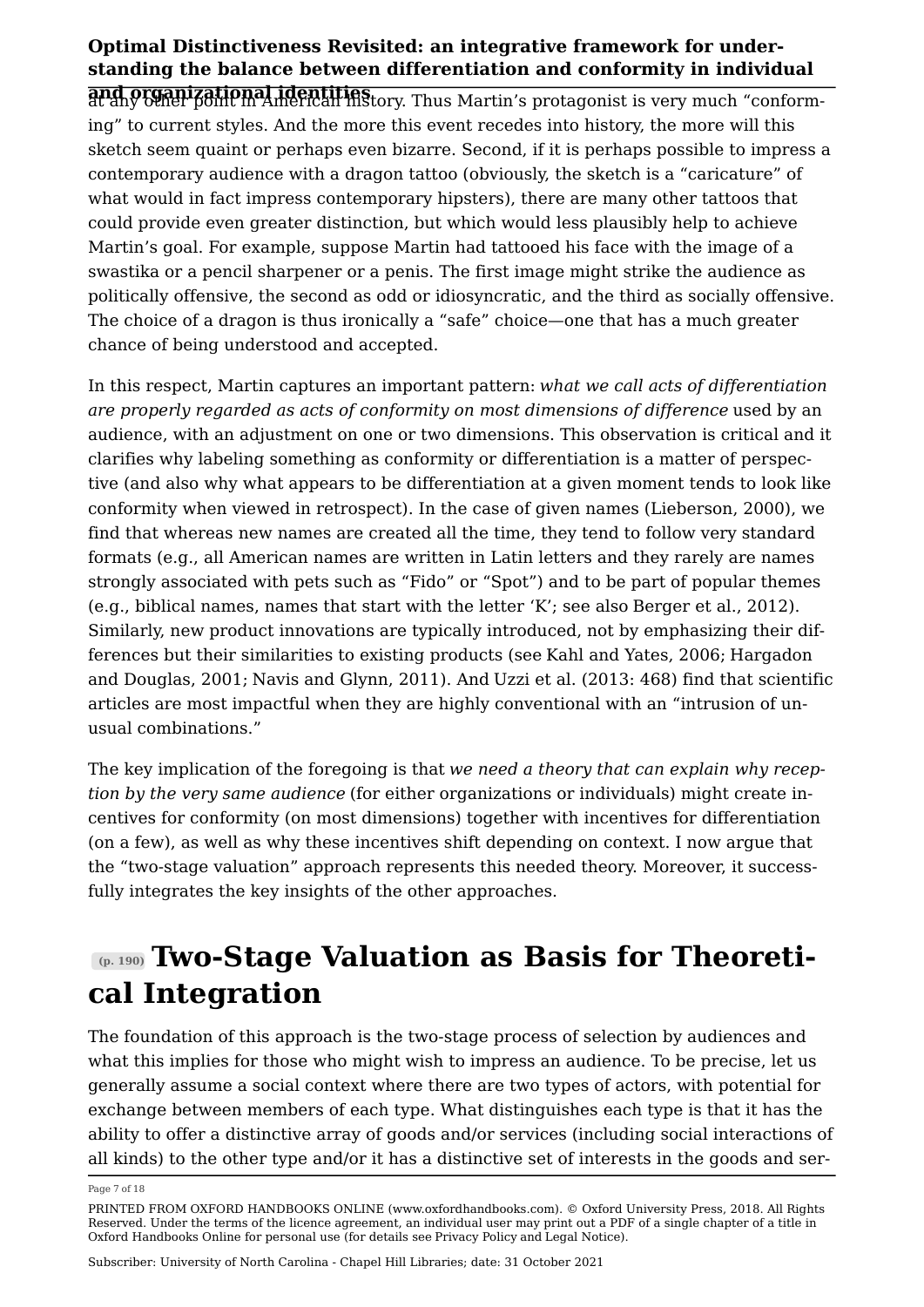and organizational identities vices that the other type has to offer. Thus for example, in the typical product or labor market, the exchange is asymmetric, in that one type can be thought of as "candidates" who offer goods and services to attract the interest of an "audience"; audience members, in turn, pay for offerings using a general medium of exchange such as money. And this implies that while audience members are generally judicious in their selection of candidates, candidates are generally indifferent as to audience members, and seek those who will pay them the highest price (but see [Ranganathan, 2014;](#page-15-1) [Zuckerman, 2016](#page-16-5)). Note finally that while it is analytically convenient to consider such cases where candidates and audiences are distinct, the basic logic applies to situations where they are not. In particular, in competing for membership and status (with associated benefits) in a bounded group, the actors are both candidates and audience for one another (e.g., [Gould, 2002](#page-14-1)).

We have already discussed how a demand for differentiation emerges from such a candidate–audience interface. In short, insofar as an audience selects candidates on the basis of their relative performance, this creates an incentive for candidates to distinguish themselves from others as higher performers. To be precise, a "differentiation" strategy involves some kind of modification to a standard offering, with the goal of making the new and improved offering more attractive either to the audience generally (based on shared performance standards)—"vertical differentiation"—or to a particular segment of the audience (based on its particular standards)—"horizontal differentiation" (see e.g., [Saloner,](#page-15-2)  [Shepard, and Podolny, 2001](#page-15-2)).<sup>[5](#page-16-6)</sup>

<span id="page-7-1"></span><span id="page-7-0"></span>But as discussed in the previous section, differentiation is generally limited to a small set of relevant dimensions of difference. The reason is that even when the ultimate goal of valuation is to select a single candidate, this *selection stage* is necessarily preceded by a *categorization stage*, where the audience defines the set of candidates that it will consider for selection and eliminates all others. At its core, the reason that categorization necessarily precedes selection has to do with the basic computational problem that it takes time and effort to consider various offerings and select the best  $(p. 191)$  one.<sup>[6](#page-16-7)</sup> For any given good or service, there are typically numerous alternatives that are used in *extremis*. But in normal situations, they are not "worth" considering. Even if some of them could do just as well or better than alternatives, the time and effort it takes to figure this out is often very large (even for a computer). And so, audiences will economize on such effort by first categorizing on the basis of *indirect indicators that they meet minimal requirements* ("Which offerings look like they can do the job for a reasonable price?") and then selecting their preferred candidate based on further investigation. This in turn implies that even though selection may be made on the basis of a candidate's ability to distinguish her offerings on the audience's performance standards, the candidate's primary, "categorical" imperative ([Zuckerman, 1999](#page-16-8)) is to demonstrate that the audience should consider it a member of the relevant category. And this induces *conformity* with the audience's definition of that category's boundaries.

To recap, the "two-stage valuation" approach predicts that identities will reflect a balance of conformity and differentiation whenever the actors that "own" such identities (be they individuals or organizations) compete with one another for valued resources. Such com

Page 8 of 18

PRINTED FROM OXFORD HANDBOOKS ONLINE (www.oxfordhandbooks.com). © Oxford University Press, 2018. All Rights Reserved. Under the terms of the licence agreement, an individual user may print out a PDF of a single chapter of a title in Oxford Handbooks Online for personal use (for details see [Privacy Policy](https://global.oup.com/privacy) and [Legal Notice\)](https://www.oxfordhandbooks.com/page/legal-notice).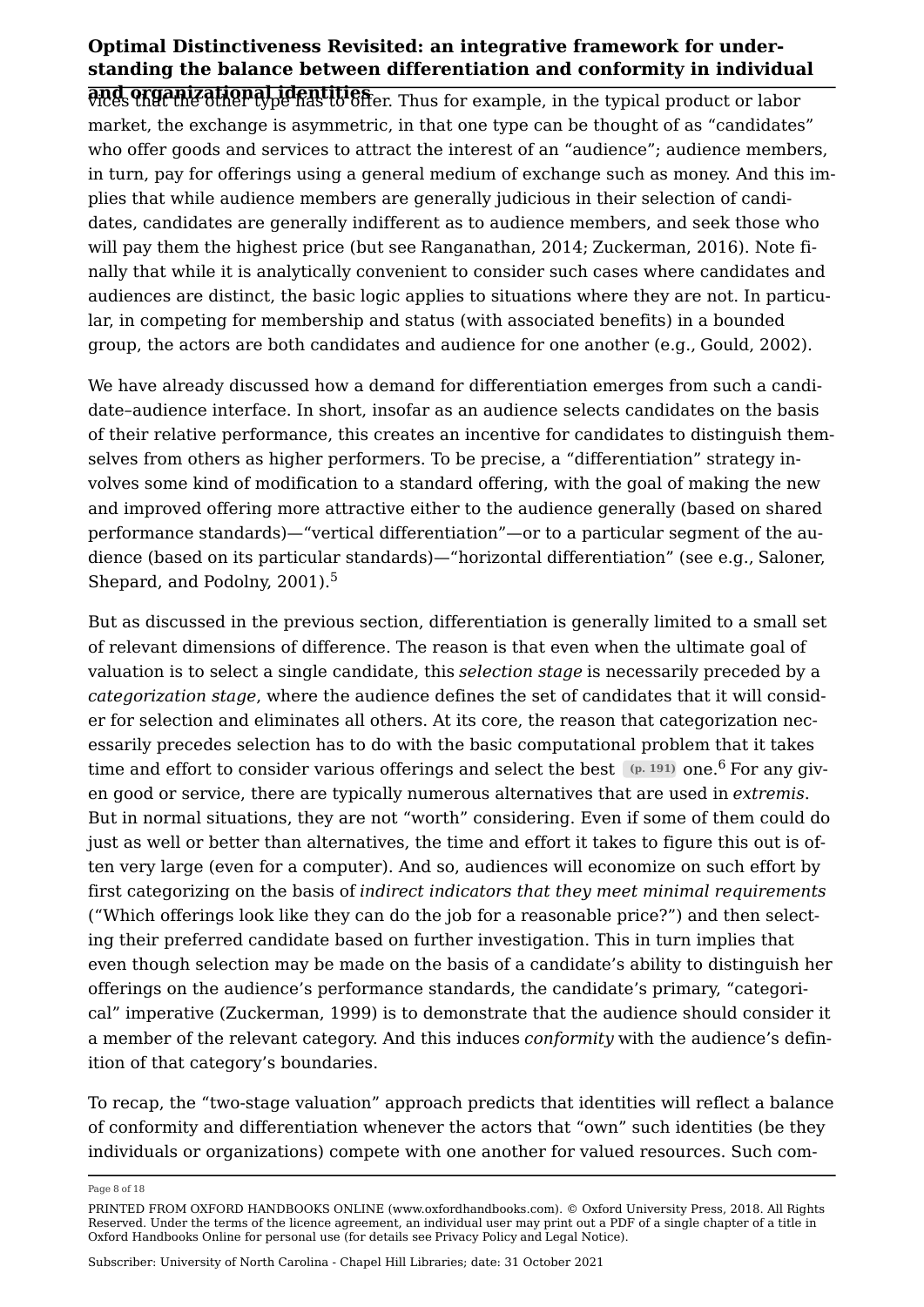and organizational identities<br>petition induces differentiation because competition implies selection. Such competition induces conformity because selection requires categorization.

## Different Types of Audiences and Contexts

If the two-stage valuation model provides a general framework, it should be able to accommodate empirical patterns that have heretofore been understood in terms of the other two approaches. Or, to put it differently, it should be clear what additional assumptions must be made in order to regard these approaches as special cases of the general framework. To that end, let us now consider the "different audiences" approach and then turn back to "optimal distinctiveness."

<span id="page-8-0"></span>The "different audiences" approach hinges on (a) the general observation that some audiences demand conformity and some demand differentiation; and (b) the specific observation that market audiences are examples of the former and institutional audiences are examples of the latter. Our earlier discussion and the larger literature provide strong reasons to doubt this formulation of the specific observation. On the one hand, we have seen that (market) competition generates its own pressures for conformity (as well as differentiation). Indeed, there is by now a large literature on  $(p. 192)$  categorization in markets that depicts market audiences as inducing substantial conformity.<sup>[7](#page-16-9)</sup> And on the other hand, two of the three types of institutional isomorphism identified by [DiMaggio and Powell](#page-14-6)  [\(1983\)](#page-14-6)—that is, *normative* and *mimetic*—can be readily understood in terms of the twostage model of valuation (see [Zuckerman 1997,](#page-16-10) Ch. [2](https://www.oxfordhandbooks.com/view/10.1093/oxfordhb/9780199689576.001.0001/oxfordhb-9780199689576-e-3#)). Normative judgment is inextricably intertwined with performance assessment. Audiences use norms to define categories of legitimate/acceptable candidates for consideration on the basis of their performance. And candidates mimic each other in a bid to ensure that their behavior is regarded as normative (i.e., at a minimum level of acceptance) by the audience.

At the same time, it is possible to restate both the general and the specific observations underpinning the "different audiences" approach in a way that can capture what we in fact observe within the "two-stage valuation" framework. The general observation is that some audiences *effectively* emphasize categorization over selection, and thereby induce greater conformity relative to differentiation. The specific observation is that "regulatory" audiences engage solely in categorization; and insofar as they control key resources, they induce conformity with their standards. In particular, let us consider [DiMaggio and](#page-14-6)  [Powell's \(1983\)](#page-14-6) third type of institutional isomorphism—*regulative isomorphism*. The goal of a regulator—whether governmental or nongovernmental—is not to select the most attractive candidate, but rather to qualify or certify candidates for exchange with others. In that sense, a regulator is an agent for other audiences (e.g., consumers), helping them to engage in the categorization stage of valuation. They exist solely as part of a larger selection process, in which they specialize in the categorization stage.

More generally, audiences vary in the extent to which they privilege conformity or differentiation. Consider evidence from two recent studies: (a) Berger and Heath's ([2007,](#page-13-5) [2008](#page-13-6)) finding that individuals exhibit greater tendency to consume low-popularity prod

Page 9 of 18

PRINTED FROM OXFORD HANDBOOKS ONLINE (www.oxfordhandbooks.com). © Oxford University Press, 2018. All Rights Reserved. Under the terms of the licence agreement, an individual user may print out a PDF of a single chapter of a title in Oxford Handbooks Online for personal use (for details see [Privacy Policy](https://global.oup.com/privacy) and [Legal Notice\)](https://www.oxfordhandbooks.com/page/legal-notice).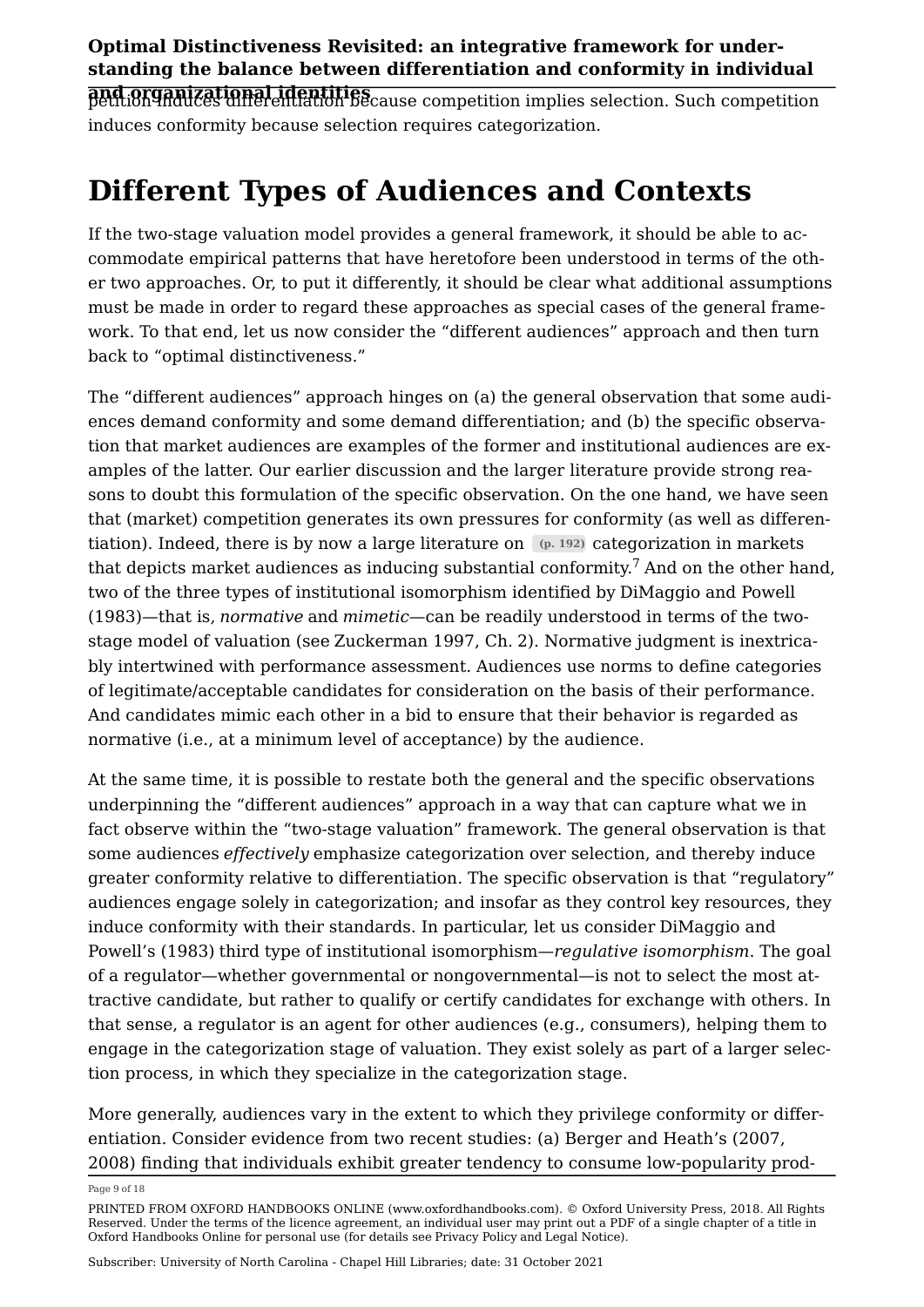and organizational identities ucts (and to avoid those popular in out-groups) when those products are understood to signal "identity"; and (b) [Obukhova, Zuckerman, and Zhang's \(2014\)](#page-14-7) observation that in authoritarian societies, a premium is placed on conformity over differentiation, even on seemingly apolitical forms of cultural expression (i.e., given names). The distinction between "identity" products versus more mundane products reflects the fact that audiences in liberal societies generally use a subset of cultural expressions and consumer products (e.g., music players but not toothbrushes) to distinguish more preferred from less preferred exchange partners (in short, for their "coolness"). The distinction between authoritarian and more liberal societies reflects the fact that some audiences are "greedier" than others [\(Coser, 1974](#page-13-7); cf. [Phillips et al., 2013](#page-15-3)) in that they regard virtually all expressions of difference—other than those that demonstrate superior service to them—as indicating de*viance* (i.e., lack of (p. 193) commitment to the audience and/or its standards; see Phillips [et al., 2013\)](#page-15-3). When such greedy audiences are powerful, they drive differentiation out of a system.

<span id="page-9-0"></span>The general implication is that there are indeed different types of audiences and such variation can be productively understood in terms of the two-stage valuation model.<sup>[8](#page-17-0)</sup> More specifically, to understand how and why conformity and differentiation are balanced in a given context, we must know: (a) whether resource-holders tend to focus on regulation (i.e., qualifying some candidates on behalf of audiences that engage in selection) or on selection among qualified candidates (in which case, categorization is important in setting the stage for selection); (b) which resources candidates depend on most; and (c) whether powerful resource-holders are "greedy" in regarding difference as deviance.

### From Human Needs to Identity

But what about the empirical patterns upon which the "optimal distinctiveness" approach is based? In particular, are there general human needs for assimilation in collectivities and for distinctiveness from others? If so, this would seem to be outside the two-stage valuation framework, as it derives its predictions from audience demands, not the internal features of candidates.

In fact, it is difficult to find results from this literature (see [Leonardelli et al., 2010](#page-14-0); [Chan](#page-13-1) [et al., 2012](#page-13-1) for review) that require the positing of such needs. As far as I am aware, such needs are observed only indirectly, via their "activation" by contextual conditions that are manipulated. Accordingly, one can interpret such results in terms of a general need for resources controlled by others, with the contextual manipulations determining whether such resource holders (typically, real or imagined people who collectively control access to group membership and status) focus more on categorization or on selection. To return to the example of authoritarian regimes (see [Obukhova et al., 2014](#page-14-7)), this context induces conformity, not because it activates needs for assimilation but because a regime with no legitimacy rules by force and is therefore fearful of dissent. Conformity is the rule in such a context because citizens depend on a "greedy" audience for life-giving resources.

Page 10 of 18

PRINTED FROM OXFORD HANDBOOKS ONLINE (www.oxfordhandbooks.com). © Oxford University Press, 2018. All Rights Reserved. Under the terms of the licence agreement, an individual user may print out a PDF of a single chapter of a title in Oxford Handbooks Online for personal use (for details see [Privacy Policy](https://global.oup.com/privacy) and [Legal Notice\)](https://www.oxfordhandbooks.com/page/legal-notice).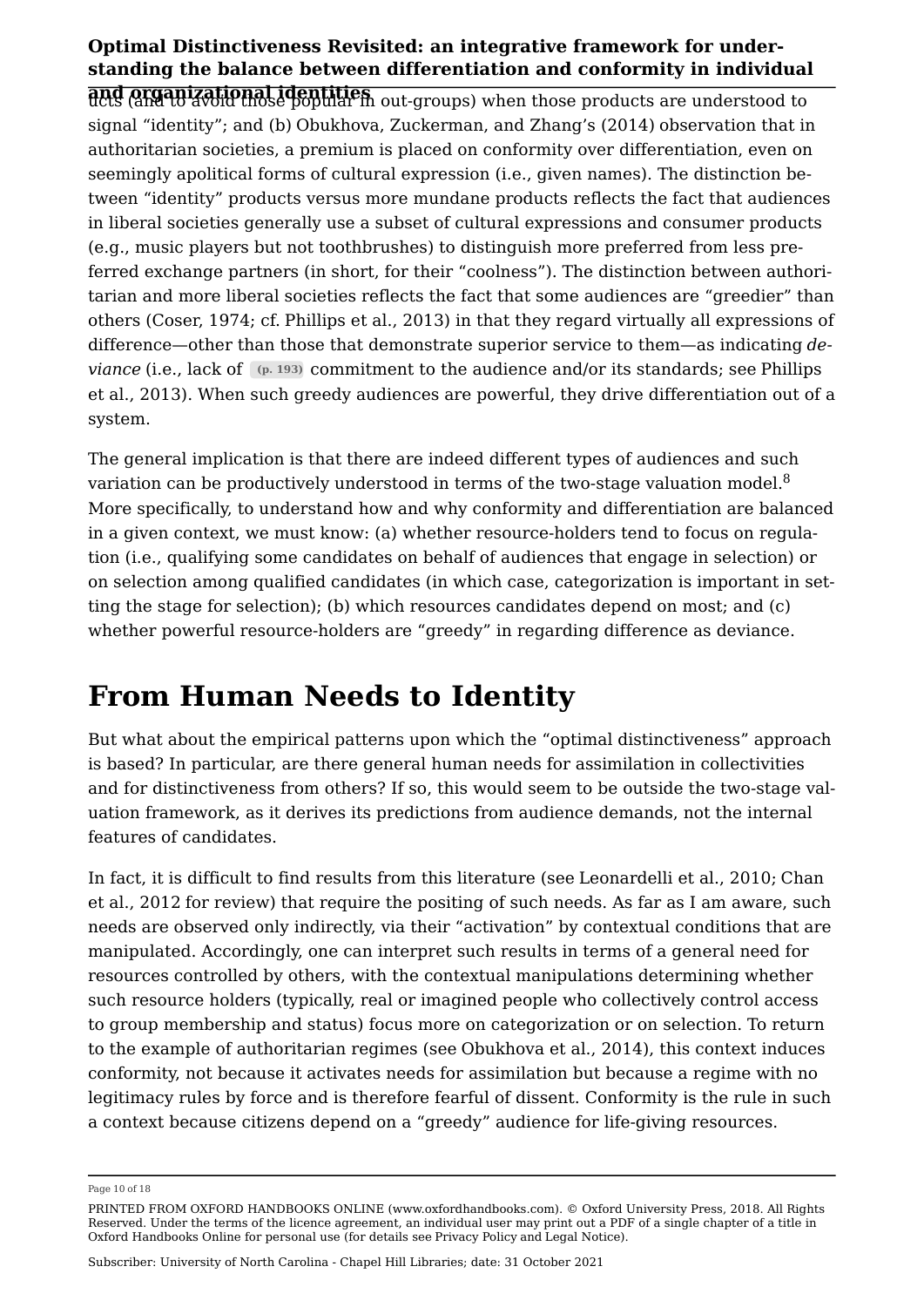and organizational identities (p. 194) Thus the contextual effects demonstrated by "optimal distinctiveness" scholars can be interpreted without positing human needs for uniqueness and assimilation. In addition, insofar as there seems to be cross-contextual stability in how individuals respond to the "need for uniqueness" scale (e.g., [Timmor and Katz-Navon, 2008](#page-15-4)), this can be incorporated into the two-stage valuation model once we recognize how the incentives for differentiation vary depending on the individual or organization's position or *established identity*.

To appreciate this point, observe first that attempts at differentiation are always subject to what we might call "valuation risk." Such risk is dramatized by the reactions to Martin when he first enters the party: he ends up being regarded as cool (before Benjamin enters the scene), but the reactions of the partygoers suggest a struggle to decide whether his attempt at differentiation should instead be regarded as an act of *incompetence* (i.e., failure to meet the audience's performance standards) or of *deviance*. In general, aversion to valuation risk greatly reinforces the tendency to limit attempts at differentiation. Accordingly, [Porac et al., \(2011\)](#page-15-0) argue that there will be no differentiation when it comes to "diagnostic attributes" for a category. In fact however, any differentiation that is truly innovative *necessarily* involves what are sometimes termed descriptive or membership norms.. As [Phillips et al. \(2013\)](#page-15-3) discuss, there are typically some unconventional practices that have the potential to generate higher performance; such practices violate membership norms only because they have not yet been proven to enhance performance and one must reject conventional practices in order to adopt them. Thus if one can tolerate the valuation risk, unconventional practices hold the promise of eventually earning the highest returns (see [Zuckerman, 1999](#page-16-8): 1402–3; [Reagans and Zuckerman, 2008](#page-15-5); cf. [Sgourev](#page-15-6)  [and Althuizen, 2014\)](#page-15-6).

Moreover, as the literature on "middle-status conformity" (see [Phillips and Zuckerman,](#page-15-7)  [2001](#page-15-7) for review; cf. [Phillips et al., 2013](#page-15-3)) demonstrates, valuation risk is less salient for the incumbents of two types of social positions: (a) those whose categorical membership is well established and thus "unquestioned" ([Hughes, 1946](#page-14-8)); and (b) those whom the audience already regards as incompetent or deviant. In many systems, these positions are identifiable as the top and bottom rungs of the status hierarchy, as reflected in the public ranking of identities used by the audience. Since a high status identity implies that the actor has exceeded minimal performance standards, the audience does not use membership norms to engage in categorization. And insofar as the lowest status actors are already outside the category, they are essentially forced to pursue alternative audiences (who employ alternative performance standards).

The implication then should be clear. Evidence that an individual's "need for uniqueness" (actually the balance of the purported needs for assimilation and uniqueness) is stable across contexts can be understood as reflecting the individual's occupancy of a fairly stable identity across such contexts (with the identity having meaning in a larger, societal context). To be sure, behavioral proclivities toward more or less differentiation (versus conformity) might not be *directly responsive* to changes in identity (i.e., there might be lag between a sharp increase or decrease in social status and such proclivities).

Page 11 of 18

PRINTED FROM OXFORD HANDBOOKS ONLINE (www.oxfordhandbooks.com). © Oxford University Press, 2018. All Rights Reserved. Under the terms of the licence agreement, an individual user may print out a PDF of a single chapter of a title in Oxford Handbooks Online for personal use (for details see [Privacy Policy](https://global.oup.com/privacy) and [Legal Notice\)](https://www.oxfordhandbooks.com/page/legal-notice).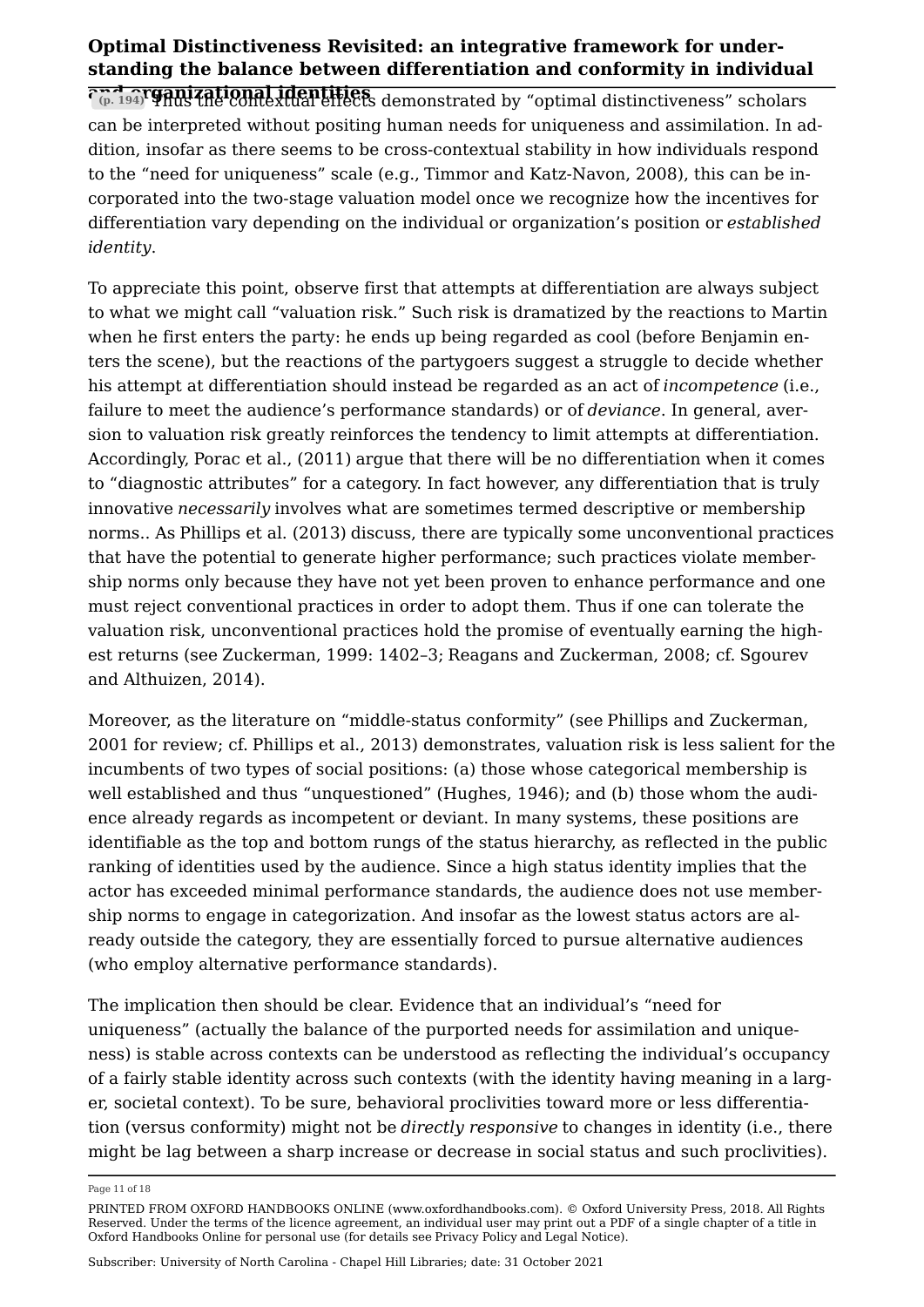and organizational identities But at the same time, our recognition of a link between social status and such (p. 195) behavioral patterns suggests why they might be relatively stable (no other explanation of this has been proposed to my knowledge), and it suggests how a broader theoretical integration is possible.

## Conclusion: Incorporating the Paradoxical Demand for Authenticity

In the foregoing, I have demonstrated how the three approaches to the balance of conformity and differentiation may be integrated to form a more general, robust framework. Of course, many questions remain, and space (and intelligence!) constraints prevent a comprehensive treatment of them. But it seems important to touch briefly on one question that has not been adequately addressed in the past literature, and which seems to be a promising area for future research. In particular, why is it that one dragon man is cool, but two dragon men are pariahs?

To recall, this seems to be a very general issue; we are all familiar with the fear that someone else will be wearing what we are wearing at a party—as well as the shame when that fear is realized. But while we have pointed out the "two-stage valuation" model can account for why the optimal number is 1 (and why differentiation is in fact so limited), it remains unclear why there is such a dramatic difference between 1 and 2. Moreover, especially in the case of organizations (but see [Reagans, 2005](#page-15-8) at the individual level), past research suggests that the arrival of new members of the same category has a legitimiz*ing* effect on that category, whereby their unconventional practices (or attributes) are more apt to be recognized as meeting the audience's performance standards ([Carroll and](#page-13-8)  [Hannan, 1995](#page-13-8)). As such, we must understand why in some contexts, competition serves to delegitimize instead.

Recent research (see [Hahl, Zuckerman, and Kim, 2016\)](#page-14-9) suggests an answer that is fraught with irony. In particular, while the motivation for balancing conformity and differentiation lies in the need to compete for the audience's favor, this *does not mean that the audience wants this motivation to be evident*. To the contrary, many modern audiences prize "moral authenticity," which we may define as obtaining when action appears to be driven by internal rather than external motives. To illustrate, let us again return to Martin's sketch and note what he says to whom. When talking to himself, his narrative focuses on becoming *recognized* as cool, he addresses the primary audience he cares about ("Hello, ladies!"), and he justifies his action in terms of costs and benefits ("Best eight thousand dollars I ever spent"). He is highly instrumental and focused on managing impressions. But when he speaks out loud, he presents himself as motivated by an inner vision. In particular, he begins by combatting the implicit accusation that there is something inauthentic about what he did and justifies his claim to authenticity by citing the costs he undertook without apparent expectation of gain ("Yeah, it's real! (p. 196) And it hurt like a [bleeped-out expletive]!") And when he holds court, he continues in this vein, suggesting in various ways that he acted out of an internal rather than an external or ob

Page 12 of 18

PRINTED FROM OXFORD HANDBOOKS ONLINE (www.oxfordhandbooks.com). © Oxford University Press, 2018. All Rights Reserved. Under the terms of the licence agreement, an individual user may print out a PDF of a single chapter of a title in Oxford Handbooks Online for personal use (for details see [Privacy Policy](https://global.oup.com/privacy) and [Legal Notice\)](https://www.oxfordhandbooks.com/page/legal-notice).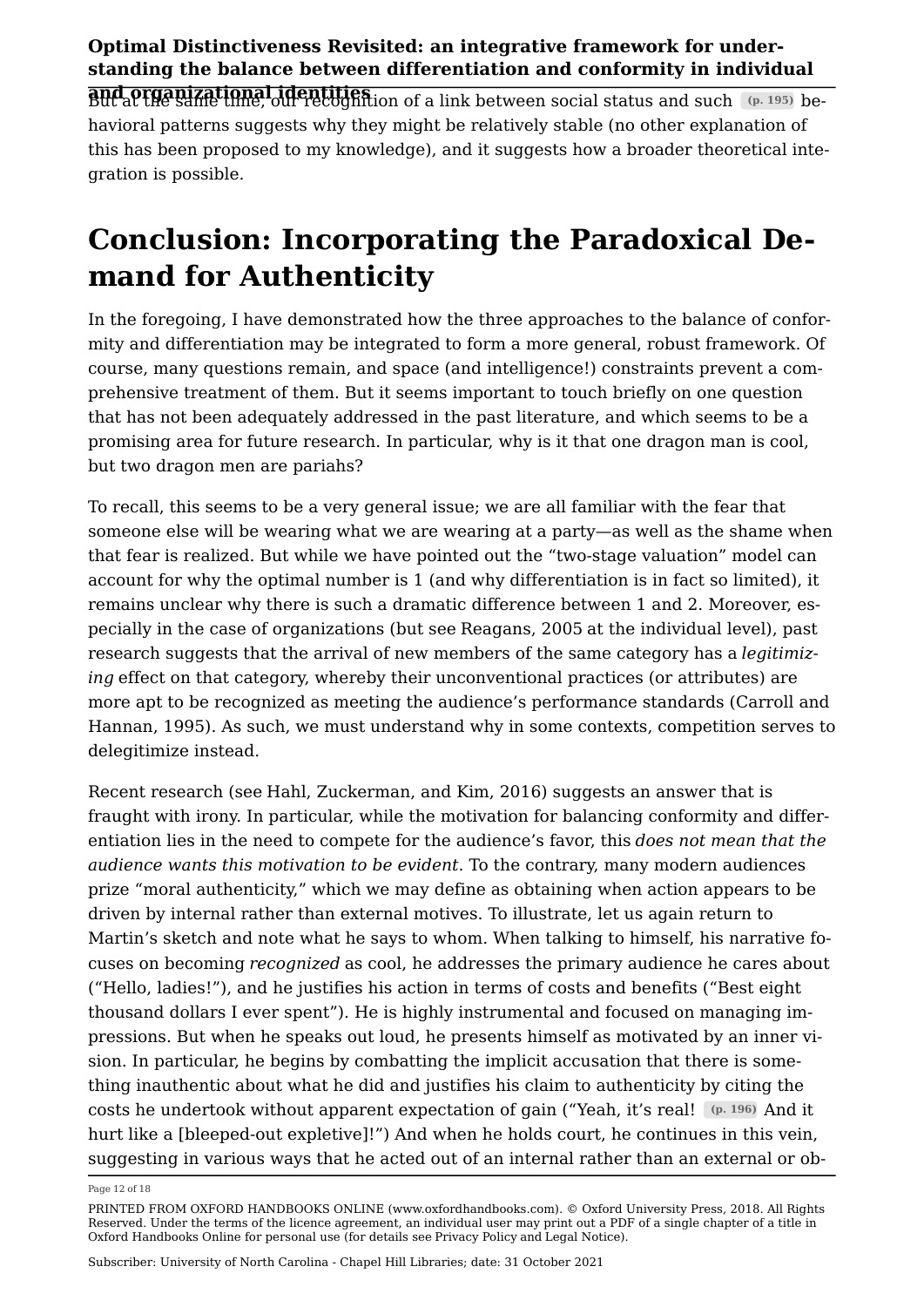and organizational identities jective sense of cost and benefit ("It felt good!"), without regard to his future self and his audiences (Like forever!"), and based on a heedless commitment to an ideal ("It's so hard core," sighs the pretty young woman). But then Benjamin arrives, and this narrative is fundamentally undermined. What are the chances that two people would each be so heedless of others, guided solely by an internal compass, but end up with exactly the same result?

The sketch thus reflects a key paradox at the heart of modern Western culture, or to put it more prosaically, in a key premise underlying audience selection of individuals for their cultural expression. In particular, the overriding myth to which audience members subscribe is that what makes us individuals are *inner* differences. To be a "cool" individual according to this myth is to be someone who not only performs well according to the audience's performance criteria (such that others will then follow her lead), but somehow does so without regard to what other people think. The very word "cool" reflects this ideal, in that it suggests that the actor is emotionally indifferent to audience reception. Accordingly, it is problematic when two individuals—who present themselves to the world according to the myth that their external (cultural) expression reflects a distinctive inner vision—present themselves in the same way. What is thereby revealed is that the myth of individualism is indeed myth. The similarity in their behavior signals that they are in fact acting as *candidates* who are highly attuned, and largely conforming, to the performance standards used by the audience.<sup>[9](#page-17-1)</sup>

<span id="page-12-0"></span>It is a great paradox that many contemporary audiences evaluate candidates in part on the basis of their capability and commitment to appearing indifferent to audience response. And insofar as this is true, it puts strong pressure on all of us who are beholden to such audiences. Somehow, we must master the ever-shifting challenge of presenting ourselves in a manner that is conventional enough to demonstrate capability and commitment to the audience but different (and indifferent) enough to demonstrate an internal compass. We may prefer such pressures to the pressures for conformity associated with authoritarian regimes ([Obukhova et al., 2014\)](#page-14-7). But ours is no less of an iron cage.

Two final notes are in order. First, insofar as moral authenticity is expected of individuals rather than organizations, this would explain why competition is generally more legitimizing in the latter case. In general, organizations are *expected,* and expressly designed, to serve audiences. At the same time, recent research demonstrates that organizations are also prized for their moral authenticity in certain contemporary markets (see e.g., [Carroll](#page-13-9) [and Wheaton, 2009](#page-13-9); [Hahl, forthcoming](#page-14-10)), a fact that seems driven (at least in part) by individuals' desire to attain "moral authenticity by association," (p. 197) via consumption of products [\(Hahl et al., 2016](#page-14-9)). But much more research is needed on these questions.

Second, consider the following irony: While the "optimal distinctiveness" approach posits that individuals generally seek practices of moderate popularity so as to strike a balance between their inner need for uniqueness versus their inner need for assimilation, we have concluded that audiences (in modern, liberal societies) are often suspicious of people who seem driven by external demands rather than internal needs and desires. So it is not that

Page 13 of 18

PRINTED FROM OXFORD HANDBOOKS ONLINE (www.oxfordhandbooks.com). © Oxford University Press, 2018. All Rights Reserved. Under the terms of the licence agreement, an individual user may print out a PDF of a single chapter of a title in Oxford Handbooks Online for personal use (for details see [Privacy Policy](https://global.oup.com/privacy) and [Legal Notice\)](https://www.oxfordhandbooks.com/page/legal-notice).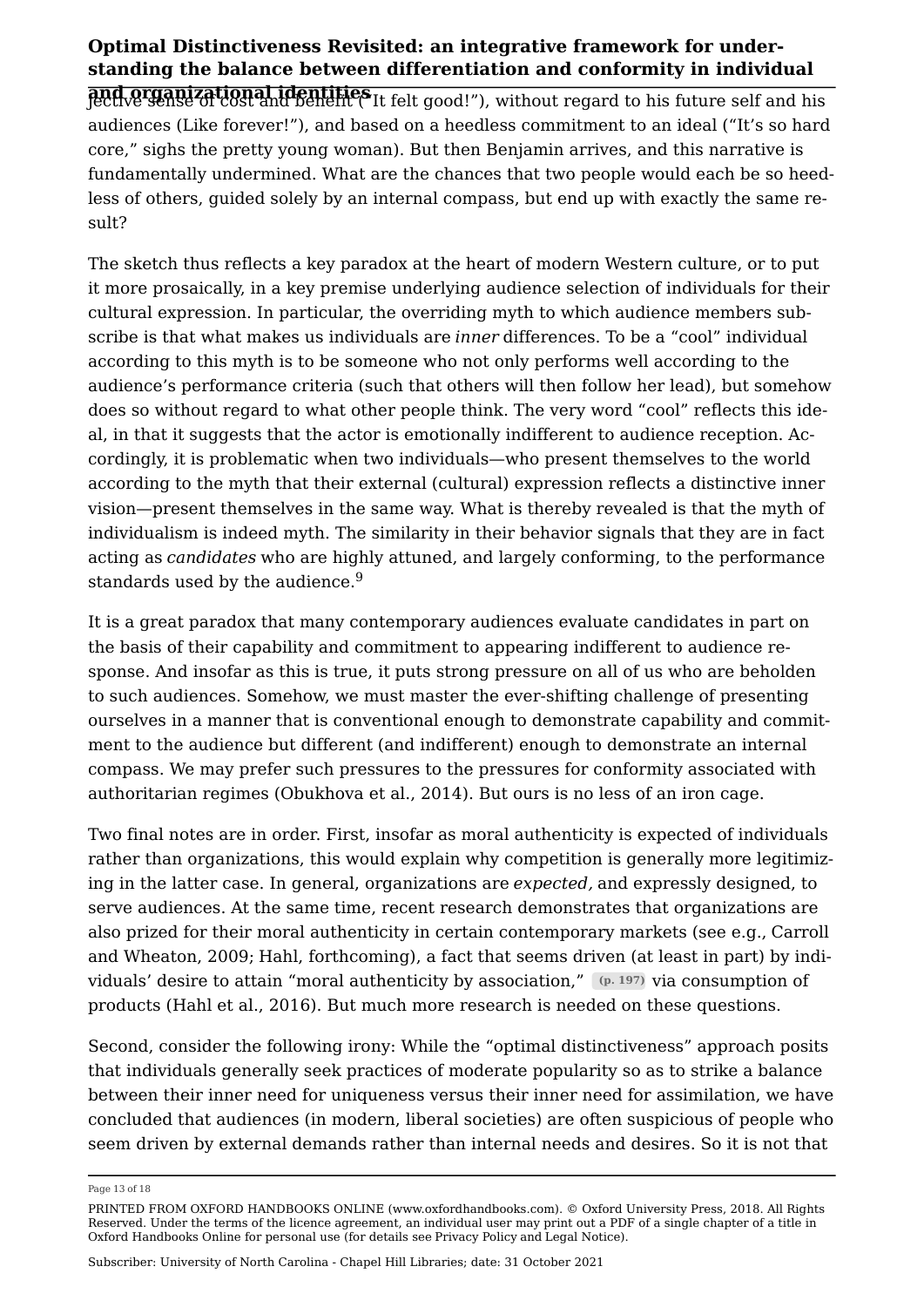and organizational identities inner needs are irrelevant in determining the balance between differentiation and conformity. It is that they play a different role than has been posited: such needs are central to *myths* used by audiences to evaluate candidates. The implication is that our attempts to balance conformity and differentiation are motivated by audience pressure to enact myths about internal needs, rather than by true internal needs.

# Acknowledgments

Thanks to Mike Pratt and the other *Handbook* editors for graciously inviting me to contribute to this volume and for their excellent feedback. I am also grateful for the feedback provided by Gino Cattani, Stefan Jonsson, Minjae Kim, Ming Leung, Cat Turco, and Christophe van den Bulte.

### References

<span id="page-13-4"></span>Berger, J., Bradlow, E., Braunstein, A., and Zhang, Y. (2012). "From Karen to Katie: Using Baby Names to Understand Cultural Evolution." *Psychological Science* 20: 1–7.

<span id="page-13-5"></span>Berger, J. and Heath, C. (2007). "Where Consumers Diverge from Others: Identity Signaling and Product Domains." *Journal of Consumer Research* 34: 121–34.

<span id="page-13-6"></span>Berger, J. and Heath, C. (2008). "Who Drives Divergence? Identity Signaling, Outgroup Dissimilarity, and the Abandonment of Cultural Tastes." *Journal of Personality and Social Psychology* 95: 593–607.

<span id="page-13-0"></span>Brewer, M. (1991). "The Social Self: On Being the Same and Being Different at the Same Time." *Personality and Social Psychology Bulletin* 17: 475–82.

<span id="page-13-8"></span>Carroll, G. R. and Hannan, M. T. (1995). "Theory Building and Cheap Talk about Legitimation: Reply to Baum and Powell." *American Sociological Review* 60: 539–44.

<span id="page-13-9"></span>Carroll, G. R. and Wheaton, D. R. (2009). "The Organizational Construction of Authenticity: An Examination of Contemporary Food and Dining in the U.S." Research in Organiza*tional Behavior* 29: 255–82.

<span id="page-13-1"></span>Chan, C., Berger, J., and van Boven, L. (2012). "Identifiable but Not Identical: Combining Social Identity and Uniqueness Motives in Choice." *Journal of Consumer Research* 39: 561–73.

<span id="page-13-3"></span>Coleman, J. S. (1990). *Foundations of Social Theory*. Cambridge, MA: Harvard University Press. (p. 198)

<span id="page-13-7"></span>Coser, L. A. (1974). *Greedy Institutions: Patterns of Undivided Commitment*. New York: Free Press.

<span id="page-13-2"></span>Deephouse, D. L. 1999. "To Be Different, or to Be the Same? It's a Question (and Theory) of Strategic Balance." *Strategic Management Journal* 20: 147–66.

Page 14 of 18

PRINTED FROM OXFORD HANDBOOKS ONLINE (www.oxfordhandbooks.com). © Oxford University Press, 2018. All Rights Reserved. Under the terms of the licence agreement, an individual user may print out a PDF of a single chapter of a title in Oxford Handbooks Online for personal use (for details see [Privacy Policy](https://global.oup.com/privacy) and [Legal Notice\)](https://www.oxfordhandbooks.com/page/legal-notice).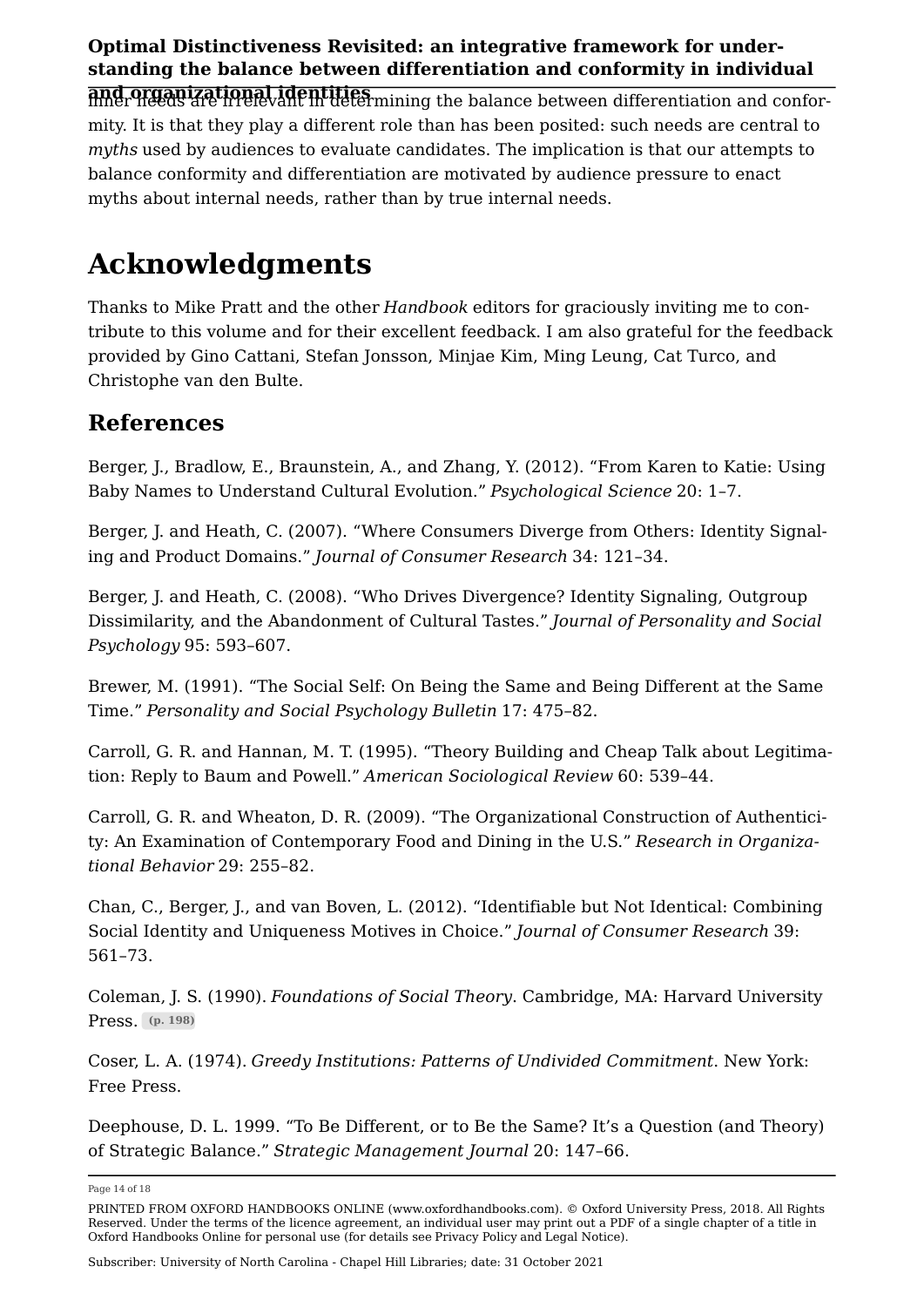<span id="page-14-6"></span>and organizational identities DiMaggio, P. M. and Powell, W. W. (1983). "The Iron Cage Revisited: Institutional Isomorphism and Collective Rationality in Organizational Fields." *American Sociological Review* 48: 147–60.

Durand, R. and Paolella, L. (2013). "Category Stretching: Reorienting Research on Categories in Strategy, Entrepreneurship, and Organization Theory." *Journal of Management Studies* 50(6): 1100–23.

<span id="page-14-1"></span>Gould, R. V. (2002). "The Origins of Status Hierarchies: A Formal Theory and Empirical Test." *American Journal of Sociology* 107: 1143–78.

<span id="page-14-10"></span>Hahl, O. "Turning Back the Clock in Baseball: The Increased Prominence of Extrinsic Rewards and Demand for Authenticity." *Organization Science* (forthcoming).

<span id="page-14-9"></span>Hahl, O., Zuckerman, E. W., and Kim, T.-Y. (2016). "Why Authenticity Is in Demand: Overcoming High-Status Denigration with Outsider Art." Unpublished manuscript, Carnegie Mellon University Tepper School of Business.

Hannan, M. T., Pólos L., and Carroll, G. R. (2007). *Social Codes and Ecologies: Logics of Organization Theory*. Princeton, NJ: Princeton University Press.

<span id="page-14-4"></span>Hargadon, A. and Douglas, Y. (2001). "When Innovations Meet Institutions: Edison and the Design of the Electric Light." *Administrative Science Quarterly* 46: 476–501.

<span id="page-14-8"></span>Hughes, E. C. (1946). "The Knitting of Racial Groups in Industry." *American Sociological Review* 11: 512–19.

<span id="page-14-3"></span>Kahl, S. and Yates, J. A. (2006). "Radical Incrementalism: Factoring Customer Use into Technological Change." *Academy of Management Proceedings* 1: G1–G6.

<span id="page-14-0"></span>Leonardelli, G. J., Pickett, C. L., and Brewer, M. B. (2010). "Optimal Distinctiveness Theory: A Framework for Social Identity, Social Cognition, and Intergroup Relations." In Ad*vances in Experimental Social Psychology* 43, edited by M. P. Zanna and J. M. Olson, 63– 113. Amsterdam: Elsevier.

<span id="page-14-2"></span>Lieberson, S. (2000). *A Matter of Taste: How Names, Fashions, and Culture Change*. New Haven, CT: Yale University Press.

<span id="page-14-5"></span>Navis, C. and Glynn, M. A. (2011). "Legitimate Distinctiveness and the Entrepreneurial Identity: Influence on Investor Judgments of New Venture Plausibility." Academy of Man*agement Review* 36: 479–99.

<span id="page-14-7"></span>Obukhova, E., Zuckerman, E. W., and Zhang, J. (2014). "When Politics Froze Fashion: The Effect of the Cultural Revolution on Naming in Beijing." *American Journal of Sociology* 120: 555–83.

Page 15 of 18

PRINTED FROM OXFORD HANDBOOKS ONLINE (www.oxfordhandbooks.com). © Oxford University Press, 2018. All Rights Reserved. Under the terms of the licence agreement, an individual user may print out a PDF of a single chapter of a title in Oxford Handbooks Online for personal use (for details see [Privacy Policy](https://global.oup.com/privacy) and [Legal Notice\)](https://www.oxfordhandbooks.com/page/legal-notice).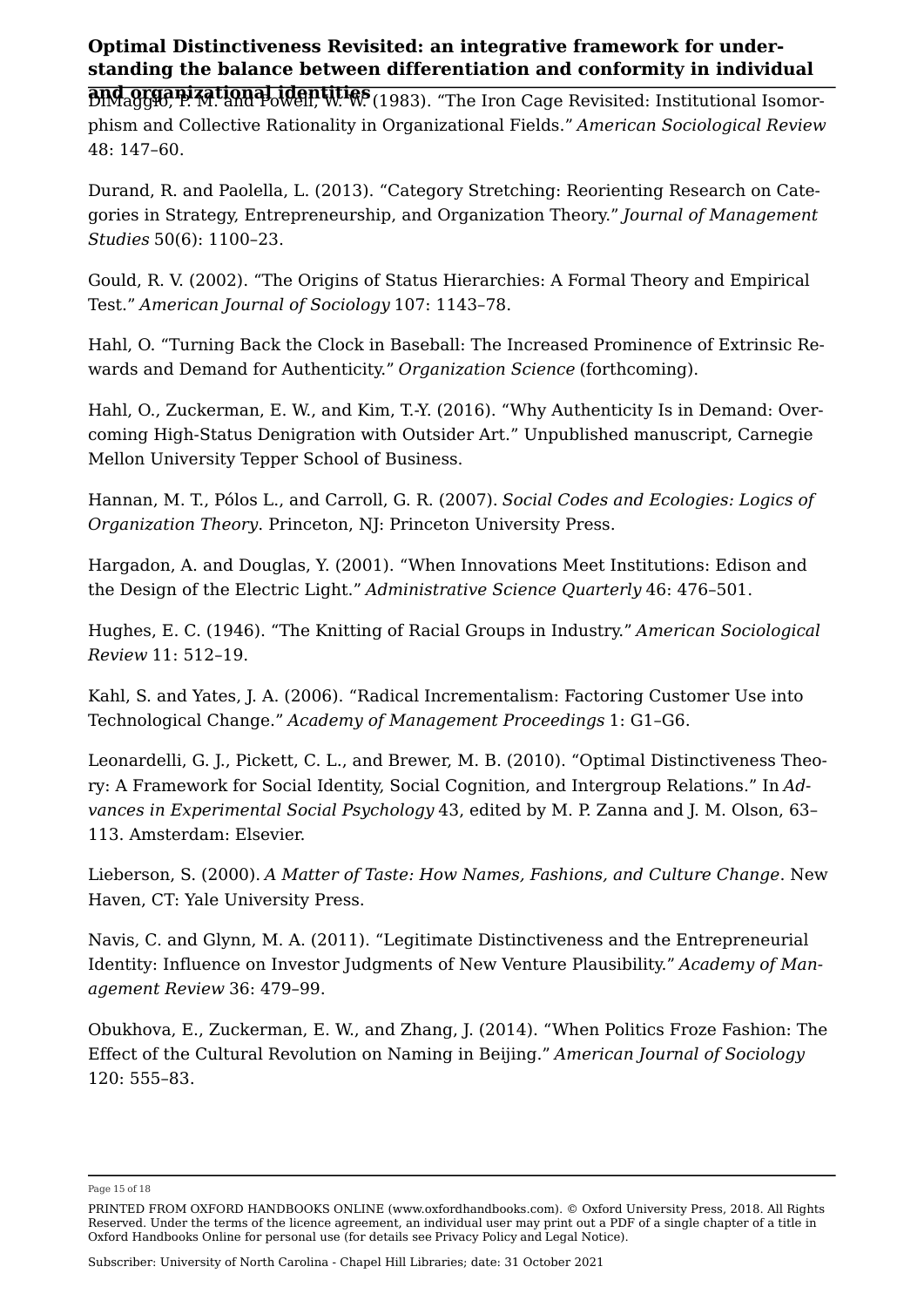and organizational identities.<br>Payne, J. W. (1976). Task Complexity and Contingent Processing in Decision Making: An Information Search and Protocol Analysis." *Organizational Behavior and Performance* 16: 166–87.

<span id="page-15-3"></span>Phillips, D. J., Turco, C. J., and Zuckerman, E. W. (2013). "Betrayal as Market Boundary: Identity-Based Limits to Diversification among High-Status Corporate Law Firms." Ameri*can Journal of Sociology* 118: 1–32.

<span id="page-15-7"></span>Phillips, D. J. and Zuckerman, E. W. (2001). "Middle-Status Conformity: Theoretical Restatement and Empirical Demonstration in Two Markets." *American Journal of Sociology* 107: 379–429. (p. 199)

Pontikes, E. G. (2012). "Two Sides of the Same Coin: How Ambiguous Classification Affects Multiple Audience Evaluations." *Administrative Science Quarterly* 57: 81–118.

Porac, J. F., Thomas, H., and Baden-Fuller, C. (1989). "Competitive Groups as Cognitive Communities: The Case of Scottish Knitwear Manufacturers." *Journal of Management Studies* 26: 397–416.

<span id="page-15-0"></span>Porac, J. F., Thomas, H., and Baden-Fuller, C. (2011). "Competitive Groups as Cognitive Communities: The Case of Scottish Knitwear Manufacturers Revisited." Journal of Man*agement Studies* 48: 646–64.

<span id="page-15-1"></span>Ranganathan, A. (2014). "The Price is Right? Product Attachment and Price-Setting in the Sale of Handicraft Products in Southern India." Unpublished manuscript, MIT Sloan School of Management.

<span id="page-15-8"></span>Reagans, R. (2005). "Preferences, Identity, and Competition: Predicting Tie Strength from Demographic Data." *Management Science* 51: 1374–83.

<span id="page-15-5"></span>Reagans, R. E. and Zuckerman., E. W. (2008). "All in the Family: Reply to Burt, Podolny, and van den Rijt, Ban, and Sarkar." *Industrial and Corporate Change* 17: 979–99.

<span id="page-15-2"></span>Saloner, G., Shepard, A., and Podolny, J. M. (2001). *Strategic Management*. New York: Wiley.

<span id="page-15-6"></span>Sgourev, S. V. and Althuizen, N. (2014). "'Notable' or 'Not Able': When Are Acts of Inconsistency Rewarded?" *American Sociological Review* 79: 282–302.

Simmel, G. (1957). "Fashion." *American Journal of Sociology* 62: 541–58.

<span id="page-15-4"></span>Timmor, Y. and Katz-Navon, T. (2008). "Being the Same and Being Different: A Model Explaining New Product Adoption." *Journal of Consumer Behaviour* 7: 249–62.

Turco, C. J. and Zuckerman, E. W. "*Verstehen* for Sociology: Comment on Watts." Ameri*can Journal of Sociology* (forthcoming).

Urban, G. L., Weinberg, B. D., and Hauser, J. R. (1993). "Premarket Forecasting of Really-New Products." *Journal of Marketing* 60: 47–60.

Page 16 of 18

PRINTED FROM OXFORD HANDBOOKS ONLINE (www.oxfordhandbooks.com). © Oxford University Press, 2018. All Rights Reserved. Under the terms of the licence agreement, an individual user may print out a PDF of a single chapter of a title in Oxford Handbooks Online for personal use (for details see [Privacy Policy](https://global.oup.com/privacy) and [Legal Notice\)](https://www.oxfordhandbooks.com/page/legal-notice).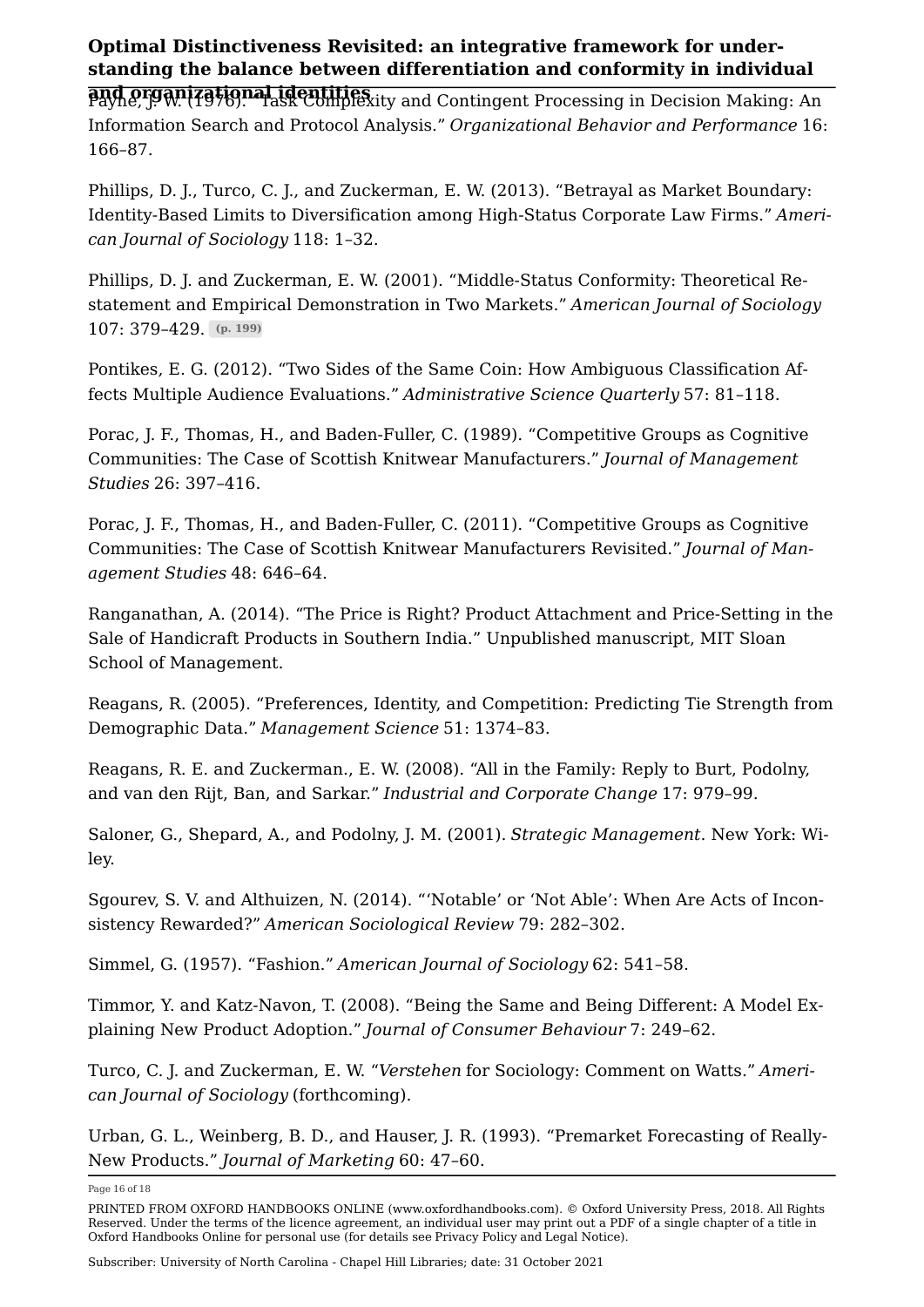<span id="page-16-4"></span>and organizational identities Uzzi, B., Mukherjee, S., Stringer, M., and Jones, B. (2013). "Atypical Combinations and Scientific Impact." *Science* 342: 468–72.

<span id="page-16-10"></span>Zuckerman, E. W. (1997). "Mediating the Corporate Product: Securities Analysts and the Scope of the Firm." Doctoral Dissertation, University of Chicago.

<span id="page-16-8"></span>Zuckerman, E. W. (1999). "The Categorical Imperative: Securities Analysts and the Illegitimacy Discount." *American Journal of Sociology* 104: 1398–438.

<span id="page-16-5"></span>Zuckerman, E. W. (2016). "The Categorical Imperative Revisited." Research in the Sociol*ogy of Organizations* (forthcoming).

Zuckerman, E. W., Kim, T.-Y., Ukanwa, K., and von Rittmann, J. (2003). "Robust Identities or Non-Entities? Typecasting in the Feature Film Labor Market." American Journal of So*ciology* 108: 1018–75.

### Notes:

<span id="page-16-0"></span> $(1)$  $(1)$  $(1)$  [Simmel's \(1957\)](https://www.oxfordhandbooks.com/view/10.1093/oxfordhb/9780199689576.001.0001/oxfordhb-9780199689576-e-22#oxfordhb-9780199689576-e-22-bibItem-637) classic analysis of fashion prefigures each of these three contemporary approaches.

<span id="page-16-1"></span> $(2)$  $(2)$  $(2)$  This approach emerged first in marketing ([Urban, Weinberg, and Hauser, 1993](https://www.oxfordhandbooks.com/view/10.1093/oxfordhb/9780199689576.001.0001/oxfordhb-9780199689576-e-22#oxfordhb-9780199689576-e-22-bibItem-640)), draws on work in cognitive psychology [\(Payne, 1976](https://www.oxfordhandbooks.com/view/10.1093/oxfordhb/9780199689576.001.0001/oxfordhb-9780199689576-e-22#oxfordhb-9780199689576-e-22-bibItem-626)), and has been extended and applied in economic sociology [\(Zuckerman, 1999](https://www.oxfordhandbooks.com/view/10.1093/oxfordhb/9780199689576.001.0001/oxfordhb-9780199689576-e-22#oxfordhb-9780199689576-e-22-bibItem-643); [Phillips and Zuckerman, 2001;](https://www.oxfordhandbooks.com/view/10.1093/oxfordhb/9780199689576.001.0001/oxfordhb-9780199689576-e-22#oxfordhb-9780199689576-e-22-bibItem-628) [Zuckerman et al.,](https://www.oxfordhandbooks.com/view/10.1093/oxfordhb/9780199689576.001.0001/oxfordhb-9780199689576-e-22#oxfordhb-9780199689576-e-22-bibItem-645) [2003](https://www.oxfordhandbooks.com/view/10.1093/oxfordhb/9780199689576.001.0001/oxfordhb-9780199689576-e-22#oxfordhb-9780199689576-e-22-bibItem-645); [Phillips et al., 2013](https://www.oxfordhandbooks.com/view/10.1093/oxfordhb/9780199689576.001.0001/oxfordhb-9780199689576-e-22#oxfordhb-9780199689576-e-22-bibItem-627)). A closely related approach (see the section entitled 'From Human Needs to Identity' where I note a difference) is that of [Porac, Thomas, and Baden-](https://www.oxfordhandbooks.com/view/10.1093/oxfordhb/9780199689576.001.0001/oxfordhb-9780199689576-e-22#oxfordhb-9780199689576-e-22-bibItem-630)[Fuller \(1989;](https://www.oxfordhandbooks.com/view/10.1093/oxfordhb/9780199689576.001.0001/oxfordhb-9780199689576-e-22#oxfordhb-9780199689576-e-22-bibItem-630) 2011).

<span id="page-16-2"></span> $(3)$  $(3)$  $(3)$  In the US the sketch can be accessed here: [http://www.cc.com/video-clips/3nhjfp/im](http://www.cc.com/video-clips/3nhjfp/important-things-with-demetri-martin-the-dragon-man)[portant-things-with-demetri-martin-the-dragon-man.](http://www.cc.com/video-clips/3nhjfp/important-things-with-demetri-martin-the-dragon-man) (Please forgive the advertisement.)

<span id="page-16-3"></span> $(4)$  $(4)$  $(4)$  Here, I am defining "group" as [Brewer \(1991\)](https://www.oxfordhandbooks.com/view/10.1093/oxfordhb/9780199689576.001.0001/oxfordhb-9780199689576-e-22#oxfordhb-9780199689576-e-22-bibItem-606) does—i.e., the number of people who act in the same way.

<span id="page-16-6"></span> $(5)$  $(5)$  $(5)$  Thanks to Cat Turco for emphasizing the need to clarify the role of horizontal differentiation.

<span id="page-16-7"></span> $(6)$  $(6)$  $(6)$  Note that the issue here is not that human beings have a need to categorize, as has been interpreted by some organization theorists (see especially [Hannan, Carroll, and Po](https://www.oxfordhandbooks.com/view/10.1093/oxfordhb/9780199689576.001.0001/oxfordhb-9780199689576-e-17#oxfordhb-9780199689576-e-17-bibItem-669)[los, 2007](https://www.oxfordhandbooks.com/view/10.1093/oxfordhb/9780199689576.001.0001/oxfordhb-9780199689576-e-17#oxfordhb-9780199689576-e-17-bibItem-669)). Rather, categorization is a means for addressing our cognitive/computational limitations and thereby achieving more efficient selection.

<span id="page-16-9"></span> $(7)$  $(7)$  $(7)$  In fact, while much of this literature—what [Durand and Paolella \(2013\)](https://www.oxfordhandbooks.com/view/10.1093/oxfordhb/9780199689576.001.0001/oxfordhb-9780199689576-e-22#oxfordhb-9780199689576-e-22-bibItem-614) discuss as the "prototype" approach (see especially [Hannan et al., 2007](https://www.oxfordhandbooks.com/view/10.1093/oxfordhb/9780199689576.001.0001/oxfordhb-9780199689576-e-22#oxfordhb-9780199689576-e-22-bibItem-618))—does not account for why market audiences reward differentiation, this is explicitly captured by the two-stage valuation approach. See [Zuckerman \(2016\)](https://www.oxfordhandbooks.com/view/10.1093/oxfordhb/9780199689576.001.0001/oxfordhb-9780199689576-e-22#oxfordhb-9780199689576-e-22-bibItem-644) for general review.

Page 17 of 18

PRINTED FROM OXFORD HANDBOOKS ONLINE (www.oxfordhandbooks.com). © Oxford University Press, 2018. All Rights Reserved. Under the terms of the licence agreement, an individual user may print out a PDF of a single chapter of a title in Oxford Handbooks Online for personal use (for details see [Privacy Policy](https://global.oup.com/privacy) and [Legal Notice\)](https://www.oxfordhandbooks.com/page/legal-notice).